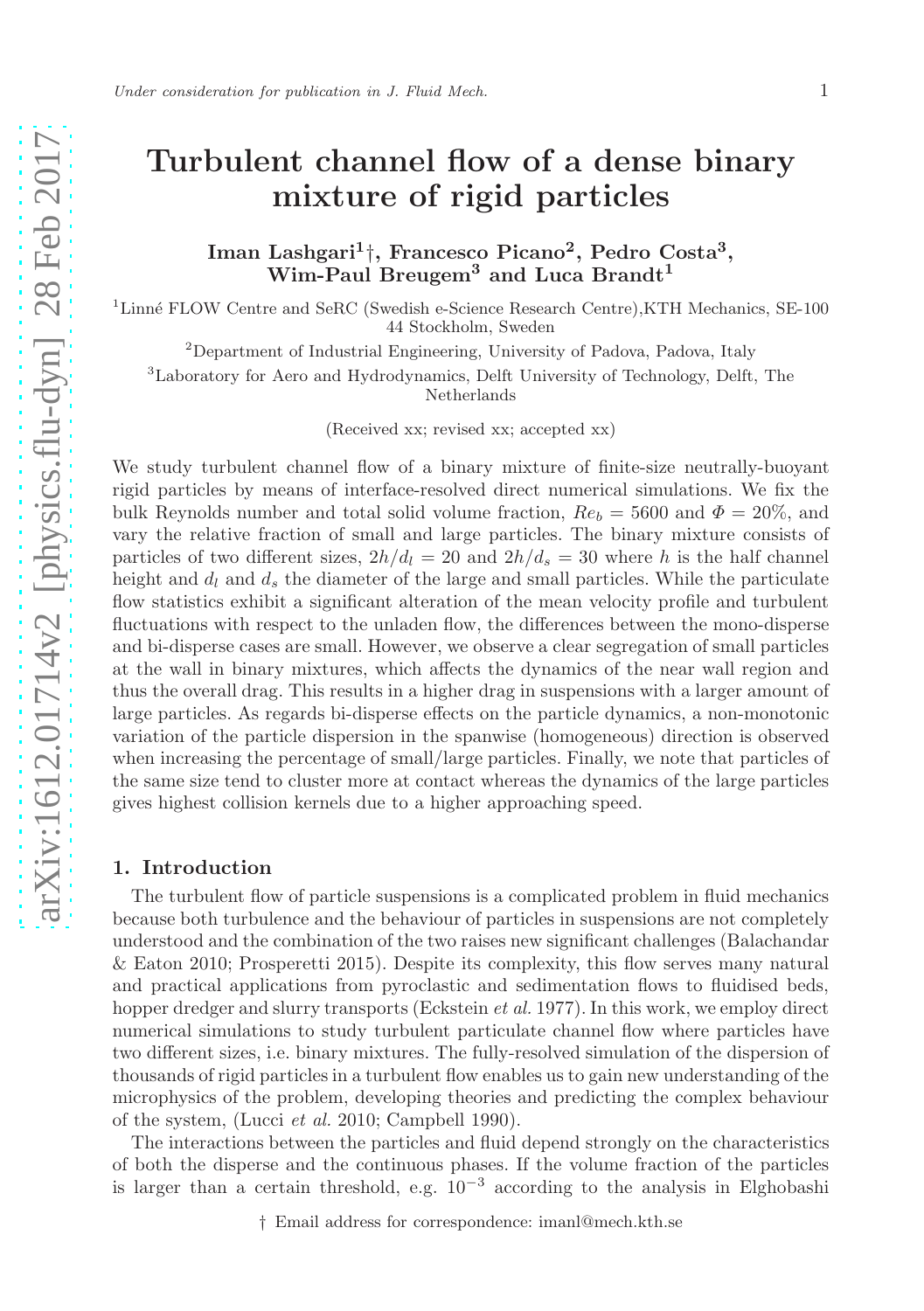(1994), full interactions between the two phases take place, leading to the so-called four-way coupling regime. This condition is typical in many industrial processes such as crystallisation and fluidised beds. To study numerically the fully-coupled regime of a suspension the classical point-particle models, based on Maxey and Riley's model (Maxey & Riley 1983), are no longer valid and direct numerical simulations resolving the flow around each individual particle should be employed. The same holds when the particle size is larger than the smallest scale in the flow, even for dilute suspensions.

As regards suspensions of finite size particles, most of the previous studies are conducted at zero or low inertia with main focus on the rheological aspects of the flow, in particular particle distribution, effective viscosity and normal stress differences (see Hampton et al. 1997; Stickel & Powell 2005; Brown & Jaeger 2009; Morris 2009; Yeo & Maxey 2011, 2013). When inertia at the particle scale is large enough, the symmetry of the flow around the particles is broken and this affects the rheological behaviour of the suspension (Kulkarni & Morris 2008; Picano et al. 2013; Haddadi & Morris 2014). Given the range of applications, suspensions flowing in the inertial regime have been studied long, starting from the seminal work of Bagnold (1954) who performed experiments with suspensions of rigid particles between two cylindrical drums. Bagnold defines two regimes at low and high shear rates, macro-viscous and grain inertia, where the effective viscosity of the suspension, measured by the wall shear stress, varies linearly and quadratically with shear rate, respectively. Several decades later, Matas et al. (2003) conducted experiments on suspensions of finite-size particles in a pipe and reported the critical threshold for the transition from the laminar to the turbulent regime as a function of the particle size and volume fraction. Most importantly, these authors observe that the critical threshold first decreases and then increases with the volume fraction of the dispersed phase when the particles are large enough with respect to the pipe diameter. The transition promotion is attributed to the disturbances induced by the particles as well as to the breakdown of the flow coherent structures (see Loisel *et al.* 2013; Lashgari *et al.* 2015). The simulations in Lashgari *et al.* (2014) aimed to reproduce the experiments in Matas *et al.* (2003); these allow the authors to introduce three different regimes: laminar, turbulent and inertial shear-thickening for channel flow laden with finite-size neutrally buoyant particles when varying the Reynolds number,  $Re$ , and the particle volume fraction,  $\Phi$ . These regimes are identified considering the different contribution of the viscous, Reynolds and particle stresses to the stress budget of the two phase flow. The regimes are characterized by different mechanisms governing the particle dynamics and present different dispersion features (see Lashgari et al. 2016).

The recent advancement of computational resources and the improvement of the numerical algorithms has allowed the scientific community to address turbulent flows laden with thousands of finite-size particles. In this respect, the early work of Ten Cate et al. (2004) employ a lattice-Boltzmann scheme to simulate the motion of finite size particles in an isotropic turbulent flow. These authors show that the kinetic energy and energy dissipation at wavelengths close to the particle size increase. This finding has been confirmed experimentally by Bellani *et al.* (2012) for both spherical and nonspherical particles. We use here the Immersed Boundary Method, which was first adopted by Uhlmann (2005) to simulate flow of rigid particles in suspension. Uhlmann (2008) simulated thousands of finite-size particles at moderately high particle Reynolds number in a vertical turbulent channel flow mimicking the flow in fluidised bed. In this study, the appearance of large structures in the flow is related to the instabilities induced by the particles while an apparent segregation of the particles is not observed. Later, the same numerical approach has been employed to simulate flow in other configurations such as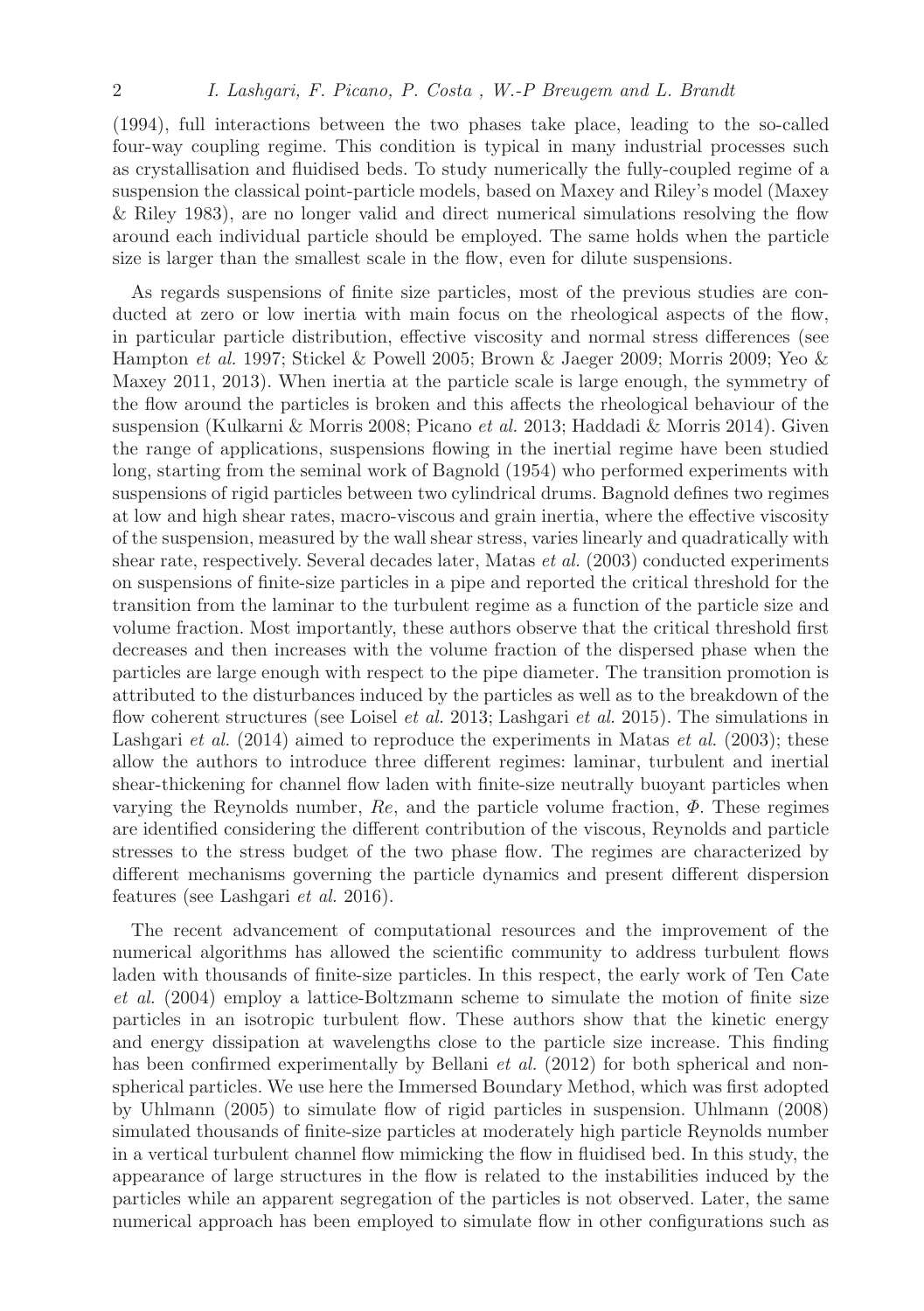turbulent particulate flow in an open channel and sedimentation (Kidanemariam et al. 2013; Fornari et al. 2016b).

As regards turbulent channel flow laden with finite size particles, Picano et al. (2015) study the flow of neutrally-buoyant particles at volume fractions up to 20%. They report that the particles alter the near-wall dynamics by increasing the spacing of the streaks and reducing their velocity contrast. More importantly, the log region in the mean fluid velocity profile changes considerably in the presence of the particles. Despite the monotonic increase in the overall drag with the particle concentration, these authors report a reduction of the turbulence activity at high volume fractions. Recently, Fornari et al. (2016a) extended this first study considering dense suspensions with different particle to fluid density ratios,  $R$ , up to 1000, yet neglecting settling. This study shows that the excluded volume effect, i.e. the particle volume fraction, determines the turbulence statistics, while the particle to fluid inertia has negligible effect when  $R < 10$ . In addition, it is shown that strong particle shear-induced migration to the channel centreline occurs for the case of  $R = 10$  and the particle dynamics decouple from the fluid at  $R = 1000$ , but not vice-versa.

Theoretical analysis of the multi-scale dynamics of the unladen turbulent channel flow in the framework of the so-called "Law of the wall" results in a reasonable prediction of the wall shear stress as the function of bulk Reynolds number; a commonly used approximate relation for the friction Reynolds number is  $Re_\tau = 0.09(Re_b)^{0.88}$  (Pope 2000). Being able to extend this law to the turbulent particulate channel flow is desirable to avoid massive numerical and experimental investigations needed to understand the characteristics of the flow in different conditions. Recently Costa et al. (2016) proposed a new theoretical framework to estimate the bulk behaviour, overall drag and mean velocity profile of turbulent channel flow laden with mono-disperse neutrally-buoyant rigid particles. These authors show that the channel can be divided into a near wall region where the particle form an evident layer and the rest of the channel where the particle distribution is homogenised. The thickness of the near-wall region is modelled as a function of particle size and volume fraction. As we will show here the proposed model contributes directly to the understanding of the behaviour of the wall friction in a bi-disperse turbulent suspension as well, when properly accounting for the particle size distribution.

In almost all studies mentioned above, either in the laminar or turbulence regime, the particle phase is mono-disperse, i.e. particles have the same size. This assumption is not valid in many applications where suspensions contain a wide range of particle sizes. Poly-dispersity introduces additional non-uniformity in the flow that may affect the particle dynamics as well as turbulent flow dynamics (Marchioro et al. 2000). Hence, the aim of the present study is to assess similarities and differences between monodisperse and bi-disperse turbulent suspensions. As a first step, we therefore consider the simpler case of binary mixtures and perform simulations of turbulent channel flow of bi-disperse particle suspensions at fixed bulk Reynolds number,  $Re_b = 5600$ , and total volume fraction,  $\Phi = 0.2$ . At this concentration, the effect of the particle-induced stress on the momentum transfer across the channel becomes important as shown by Picano et al. (2015). We vary the ratio between the relative volume fraction of small and large particles. We focus on the analysis of the bulk behaviour of the suspension flow and on the particle dynamics providing local concentration, dispersion and collision to compare with the studies by Picano *et al.* (2015); Lashgari *et al.* (2016). This work can be seen as a step forward in exploring the wide parameters space of particulate flows in the journey towards the more realistic simulations of suspensions (Prosperetti 2015).

The paper is organised as follows. We discuss the governing equations and numerical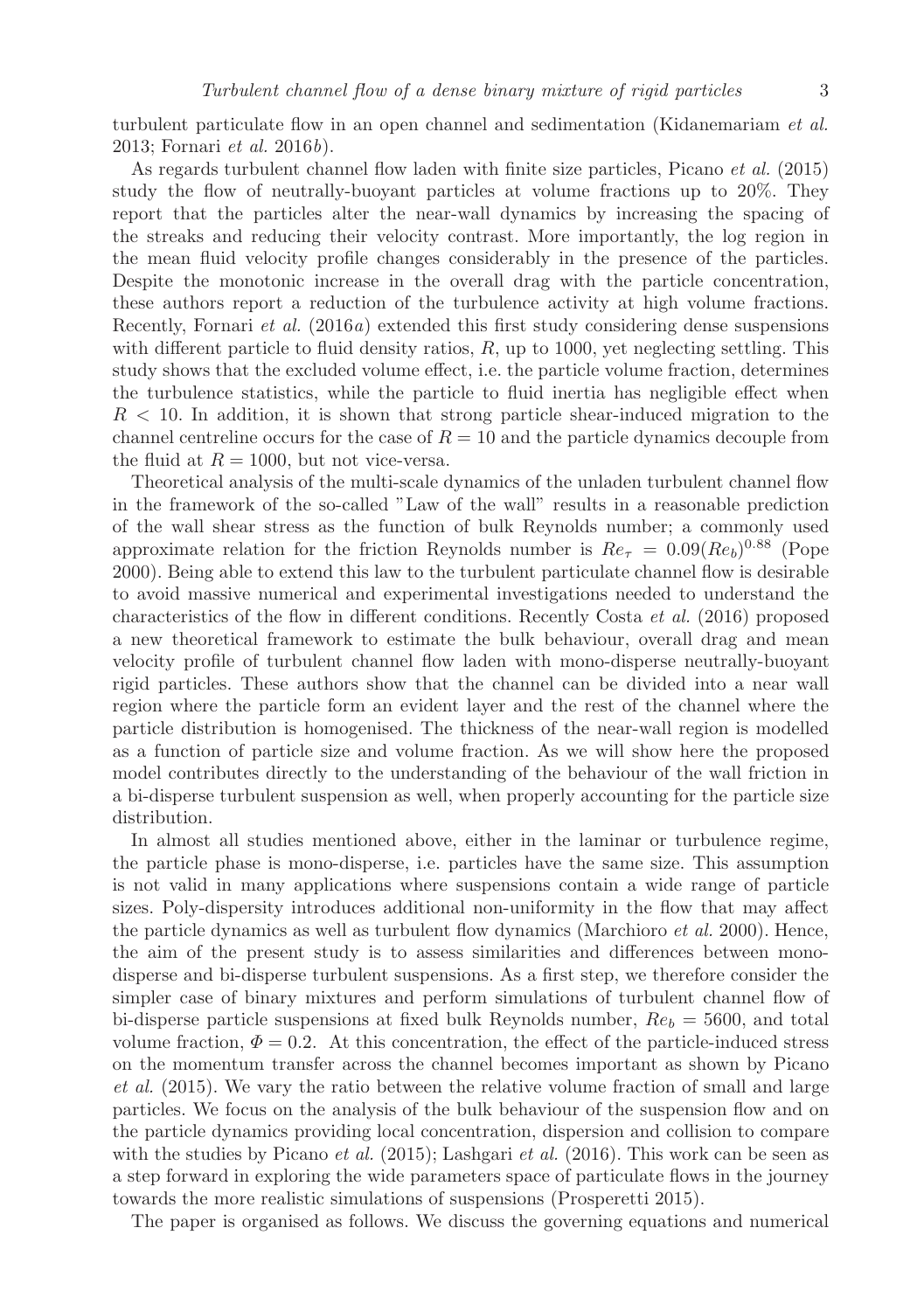method in §2, whereas the flow configuration and simulation specifications are reported in §3. The results of the simulations are presented in §4 with conclusions and final remarks discussed in §5. Results pertaining binary mixtures in the laminar regime are reported in the Appendix and used as a reference when discussing the results for the turbulent flow.

## 2. Governing equations and numerical method

We study a turbulent channel flow laden with a binary suspension of finite size particles where the carrier phase is a Newtonian and incompressible fluid and the solid phase constituted by rigid, neutrally-buoyant spheres. The fluid flow is governed by Navier-Stokes and continuity equations,

$$
\rho(\frac{\partial \mathbf{u}}{\partial t} + \mathbf{u} \cdot \nabla \mathbf{u}) = -\nabla P + \mu \nabla^2 \mathbf{u} + \rho \mathbf{f},
$$
  

$$
\nabla \cdot \mathbf{u} = 0,
$$
 (2.1)

where  $\mu$  and P indicate the fluid dynamic viscosity and pressure and  $\rho$  is the density of both fluid and particles. The coordinate system and velocity components are denoted by  $\mathbf{X} = (x, y, z)$  and  $\mathbf{u} = (u, v, w)$  corresponding to streamwise, wall normal and spanwise directions. A localized force f is added on the right hand side of the Navier-Stokes equation to treat the presence of finite-size particles by means of an Immersed Boundary Method. The motion of the particles is governed by the Newton-Euler equations,

$$
m^{p} \frac{d\mathbf{U}_{c}^{p}}{dt} = \oint_{\partial V_{p}} \left[ -P\mathbf{I} + \mu (\nabla \mathbf{u} + \nabla \mathbf{u}^{T}) \right] \cdot \mathbf{n} dS + \mathbf{F}_{c},
$$
\n
$$
I^{p} \frac{d\mathbf{\Omega}_{c}^{p}}{dt} = \oint_{\partial V_{p}} \mathbf{r} \times \left\{ \left[ -P\mathbf{I} + \mu (\nabla \mathbf{u} + \nabla \mathbf{u}^{T}) \right] \cdot \mathbf{n} \right\} dS + \mathbf{T}_{c},
$$
\n(2.2)

where the mass, moment inertia, centroid velocity and angular velocity of the particle p are denoted by  $m^p$  and  $I^p$ ,  $\mathbf{U}_c^p$  and  $\mathbf{\Omega}_c^p$ , respectively. The surface of the particles and unit normal vector are denoted by  $\partial V_p$  and **n**, whereas the vector connecting the centre to the surface of the particles is indicated by r. The first term on the right hand side of these equations represents the net force/moment on the particle  $p$  resulting from the surrounding flow. The second term,  $\mathbf{F}_c$  and  $\mathbf{T}_c$ , represent the force and torque resulting from short-range interactions, lubrication and collision. The interface condition is introduced to enforce the fluid velocity at each point on the particle surface to be equal to the particle velocity at that point,  $\mathbf{u}(\mathbf{X}) = \mathbf{U}^p(\mathbf{X}) = \mathbf{U}^p_c + \mathbf{\Omega}^p_c \times \mathbf{r}$ . The Immersed Boundary Method with direct forcing developed by Uhlmann (2005) and modified by Breugem (2012) is employed to integrate the particle motion and satisfy the interface condition by the forcing f in the vicinity of each particle surface.

The fluid flow dynamics is solved discretising the incompressible Navier-Stokes equations with a second-order finite difference method on a staggered grid. The solver is based on the discrete forcing method to simulate neutrally buoyant particles with secondorder spatial accuracy (Mittal & Iaccarino 2005; Breugem 2012). Two sets of grid points are considered: an Eulerian fixed and equispaced three-dimensional mesh and a set of Lagrangian points uniformly distributed on the surface of each particle. The Eulerian and Lagrangian grid points communicate to compute the Immersed Boundary forcing and ensure the no-slip and no-penetration boundary conditions on the surface of the particles. The IB force is then applied on both fluid and solid phases to evolve velocities and positions.

When the gap width between two particles (or particle-wall) becomes less than a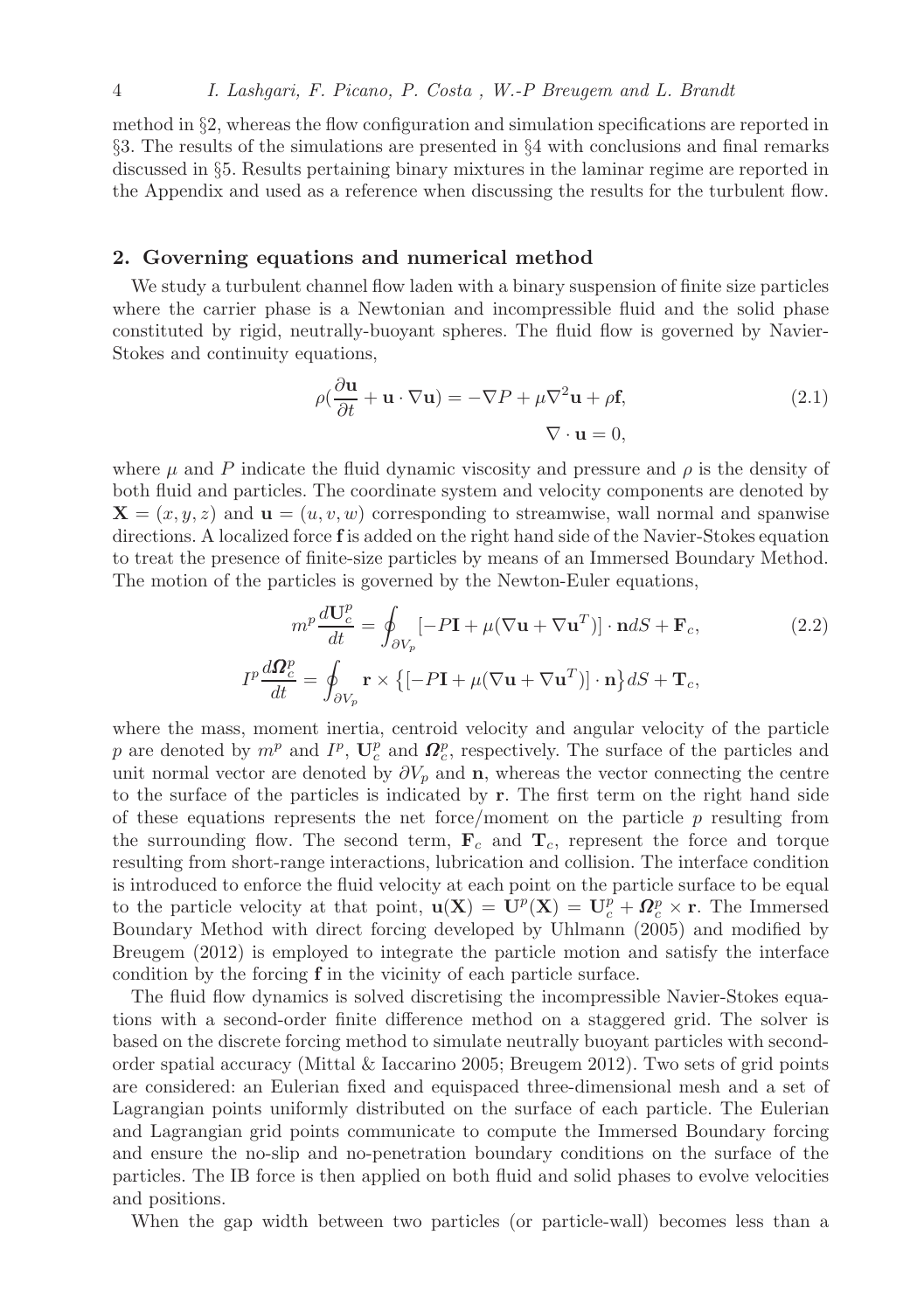| Case name  | $0 - 100$ | $25 - 75$ | $50 - 50$ | $75 - 25$ | $100 - 0$      |
|------------|-----------|-----------|-----------|-----------|----------------|
| $\Phi_{s}$ | 0.2       | 0.15      | 0.1       | 0.05      | $\theta$       |
| $\Phi_l$   | 0         | 0.05      | 0.1       | 0.15      | 0.2            |
| $np_s$     | 46140     | 34807     | 23205     | 11602     | $\overline{0}$ |
| $np_l$     | 0         | 3438      | 6875      | 10313     | 13751          |

TABLE 1. Parameters of the five simulations of turbulent flow of bi-disperse suspensions;  $\Phi_s$ : volume fraction of small particles,  $\Phi_l$ : volume fraction of large particles,  $np_s$ : number of finite-size small particles and  $np_l$ : number of finite-size large particles. The solid volume fraction is fixed to  $\Phi = 20\%$  for all cases.

threshold value,  $\epsilon$ , the IBM underestimates the actual lubrication force. Therefore, a resolution dependent lubrication correction is included at small  $\epsilon$  as a function of the gap width. This correction is kept constant below a second threshold to represent the surface roughness. When  $\epsilon \leq 0$ , a collision takes place; in this case, the lubrication correction is turned off and a collision force is activated (see the Appendix of Lambert et al. 2013, for more details). The collision force is computed based on the particle relative velocity and overlap. We use here the soft-sphere collision model described in the recent work by Costa et al. (2015) where a mass-spring-damper system in the directions normal and tangential to the contact line between the two overlapping spheres (or sphere-wall) govern the dynamics of the collision. Since the collision time is generally much smaller than the viscous relaxation time, even for a wet collision, the collision model allows us to stretch the collision time artificially so as to avoid limiting restrictions of the numerical time step. The accuracy of the collision model has been tested against several benchmark cases in Costa et al. (2015).

#### 3. Computational setup

We simulate suspensions of neutrally-buoyant finite-size particles in a plane channel with periodic boundary conditions imposed in the streamwise and spanwise directions. The computational domain has size  $6h \times 2h \times 3h$  in the streamwise, wall-normal and spanwise directions where  $h$  is the half channel height. We simulate the flow at bulk Reynolds number,  $Re = 2h U_b/\nu = 5600$ , where  $U_b$  is the bulk velocity of the entire mixture and  $\nu$  the fluid kinematic viscosity. The simulations are performed forcing the bulk velocity to  $U_b = 1$ . This corresponds to a friction Reynolds number,  $Re_\tau = 180$  in the unladen case. We use a resolution of  $1440 \times 480 \times 720$  grid points in the streamwise, wall-normal and spanwise directions. For all the particulate cases this gives a grid spacing of  $\Delta x^+ = \Delta y^+ = \Delta z^+ \leq 1$ , a value below the criteria to ensure fully-resolved simulation of the turbulent flow in a channel. The choice of the number of grid points is determined by the minimum resolution required to resolve the flow around the smallest particle in the domain.

The solid phase consists of spherical particles of two different sizes,  $2h/d_s = 30$  and  $2h/d_l = 20$ , where  $d_s$  and  $d_l$  are the diameter of the small and the large particles. The two type of particles considered have therefore a ratio of diameters of 1.5, which corresponds to larger particles with volume 3.375 times that of the small particles. These values of the particle diameter correspond to 16 and 24 Eulerian grid points, respectively. The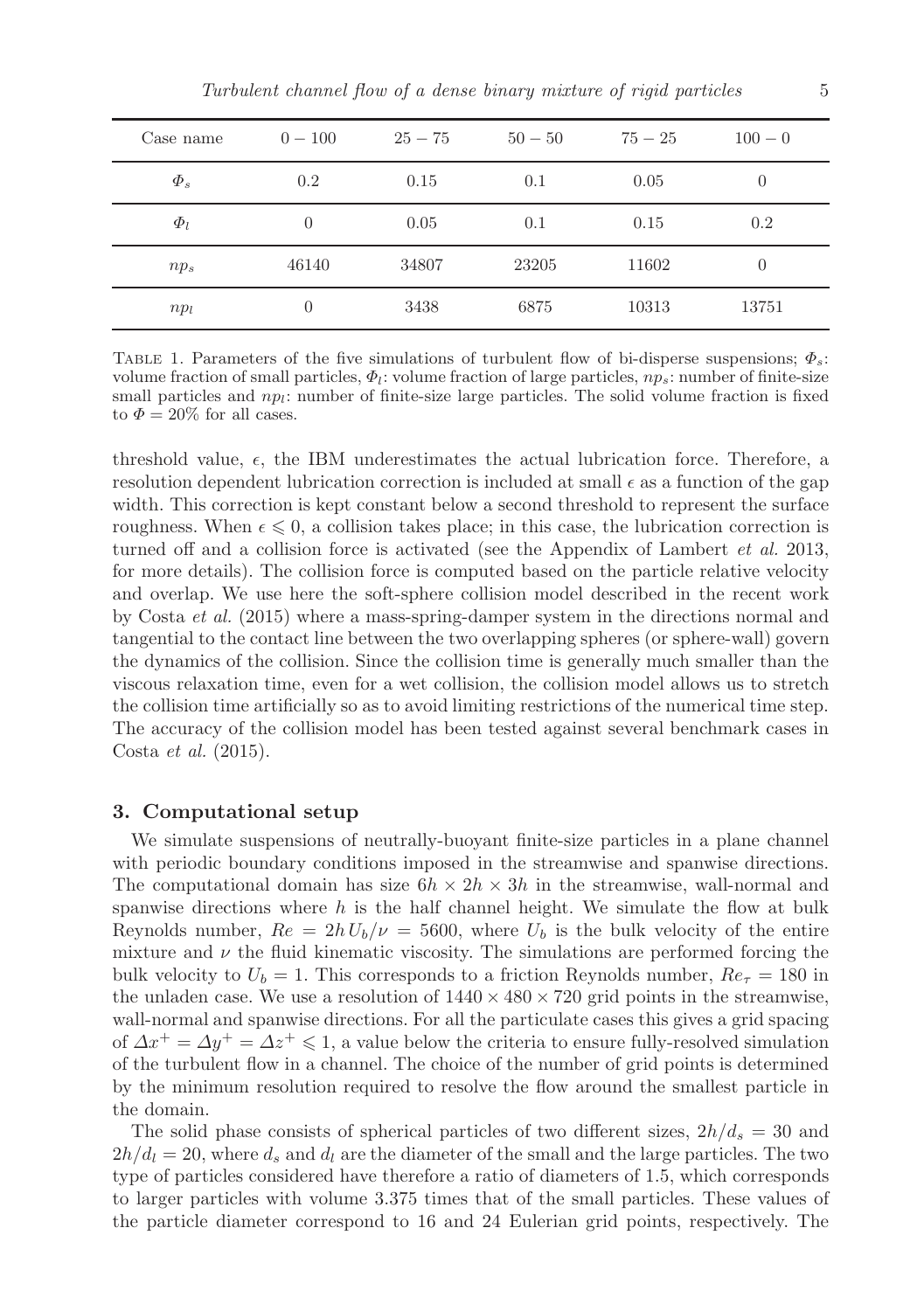

FIGURE 1. Time history of the fluid velocity fluctuations for the case  $0 - 100$ . The velocity fluctuations are scaled by  $U_b$  whereas time is shown in bulk flow units,  $2h/U_b$ .

communication between the solid surface and the surrounding flows occurs via 746 and 1721 Lagrangian grid points located on the particle surface. The number of Lagrangian grid points provides a similar spacing on the surface of the particles as the one of the Eulerian points, which contributes to an accurate exchange of the forces between the two phases. The total particle volume fraction is kept constant to  $\Phi = 0.2$ , while the ratio between the volume fraction of the small to large particles is changed in the different simulations performed. The details of the five simulations of a particle-laden flow presented in the present work are reported in table 1; the case names reflect the percentage of the volume fraction occupied by large and small particles. The two cases 0 − 100 and 100 − 0 correspond therefore to mono-disperse suspensions of only small and large particles, respectively.

The simulations are initialised with a semi-organised (lattice-like) arrangement of the particles in the entire domain together with a high amplitude localised disturbance in the form of two counter-rotating streamwise vortices (Henningson & Kim 1991). These vortices efficiently trigger transition to turbulence in the domain and mix the small and large particles. Each simulation is run using 480 cores for about 4 weeks. The statistics are computed after the initial transient phase using 100 snapshots over approximately 230 bulk flow time units,  $2h/U_b$ . We display in figure 1, the time history of the boxaveraged fluid velocity fluctuations for the case  $0 - 100$ . Velocity fluctuations are scaled by  $U_b$  whereas time is shown in bulk-flow units,  $2h/U_b$ . The statistics are calculated using the data after the initial transients, indicated by the vertical dashed line. Convergence tests are carried out by comparing the statistics calculated with half of the number of samples.

### 4. Results

First we show in figure 2 a visualisation of the instantaneous flow for a binary mixture with equal volume fraction of small and large particles: case 50−50. We display the color contours of the streamwise velocity of the mixture in a wall-normal and wall-parallel plane. The mixture velocity is obtained averaging the fluid and particle velocities in the domain. In the wall-parallel plane close to the bottom wall of the channel we observe the classical streaky structures, elongated in streamwise directions. These streaks are created by the lift-up mechanism and serve as engine for sustaining the turbulence (Brandt 2014). The presence of the particles alters the features of the streaks by increasing the spacing and decreasing the contrast between the region of high and low velocities, see also Picano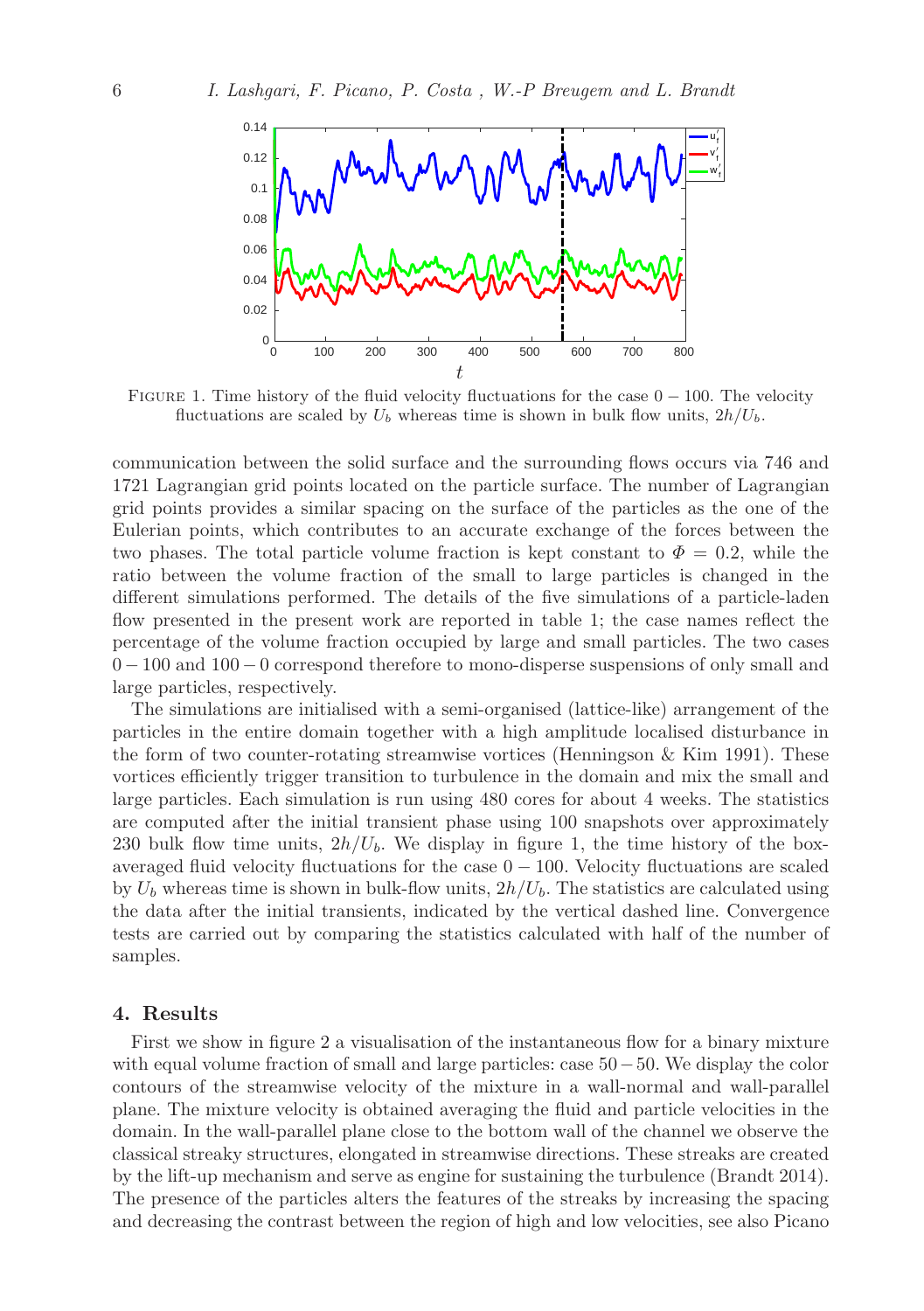

Figure 2. Instantaneous flow visualisation for a binary mixture with equal volume fraction of small and large particles: case  $50 - 50$ . The contour plot shows the streanwise velocity of the mixture in a wall-normal and wall-parallel plane. The arrangement of the particles is shown only over  $1/4^{th}$  of the domain for the sake of clarity. The ratio between the channel height and the diameter of green and pink particles are 20 and 30 respectively.

et al. (2015) for monodisperse suspensions. In the figure, we also display the particle position over  $1/4^{th}$  of the domain for the sake of clarity. The distribution of both the small and the large particles is almost uniform in the middle of the channel. However, stronger segregation of small particles in the near-wall region is evident as we will show in more detail in the following. A similar behaviour is observed by visualising the flow from the other simulations (not shown here).

## 4.1. Mean velocity and particle distribution

In figure 3(a,b), we display the mean streamwise fluid velocity profile for the five cases under investigation. We also include the velocity profile of an unladen turbulent channel flow at the same bulk Reynolds number,  $Re_b = 5600$ , indicated with dashed line. We recall that all the simulations are performed by enforcing a constant mass flux. The fluid statistics are obtained by averaging in the streamwise and spanwise directions over the points outside the particles and by temporal averaging. Although the mean velocity profile for the particle laden turbulent flows exhibit a strong modification with respect to the case of turbulent unladen flows, the difference between the particulate cases is not significant. In figure  $3(a)$  we note that the mean velocity profile of the particulate flow is less blunt and more similar to a laminar flow with higher velocity toward the channel centre. This behavior is slightly accentuated in suspensions with higher concentration of large particles. This suggests that the turbulent activity is reduced in the presence of the solid phase, the more so for larger particles. In figure  $3(b)$  we present the mean velocity profile of particulate and unladen cases scaled in inner units, i.e.  $U_f^+ = U_f/u_\tau$ and  $y^+ = y u_\tau/\nu$  with  $u_\tau = \sqrt{\tau_w/\rho}$  the friction velocity and  $\tau_w$  the wall shear stress. The inner-scaled velocity profiles of the particulate cases are lower than those of the unladen flow indicating an increase in the wall-shear stress in the presence of particles. The log profile in the classical unladen turbulent flow reads  $U^+ = \frac{1}{\kappa} \ln y^+ + B$  where  $\kappa$  is the Von Kármán constant and B is an additive coefficient (Pope 2000). Here we obtain, similar to Picano et al. (2015), that the slope of the log region increases while the additive constant reduces significantly which results in an overall drag enhancement. No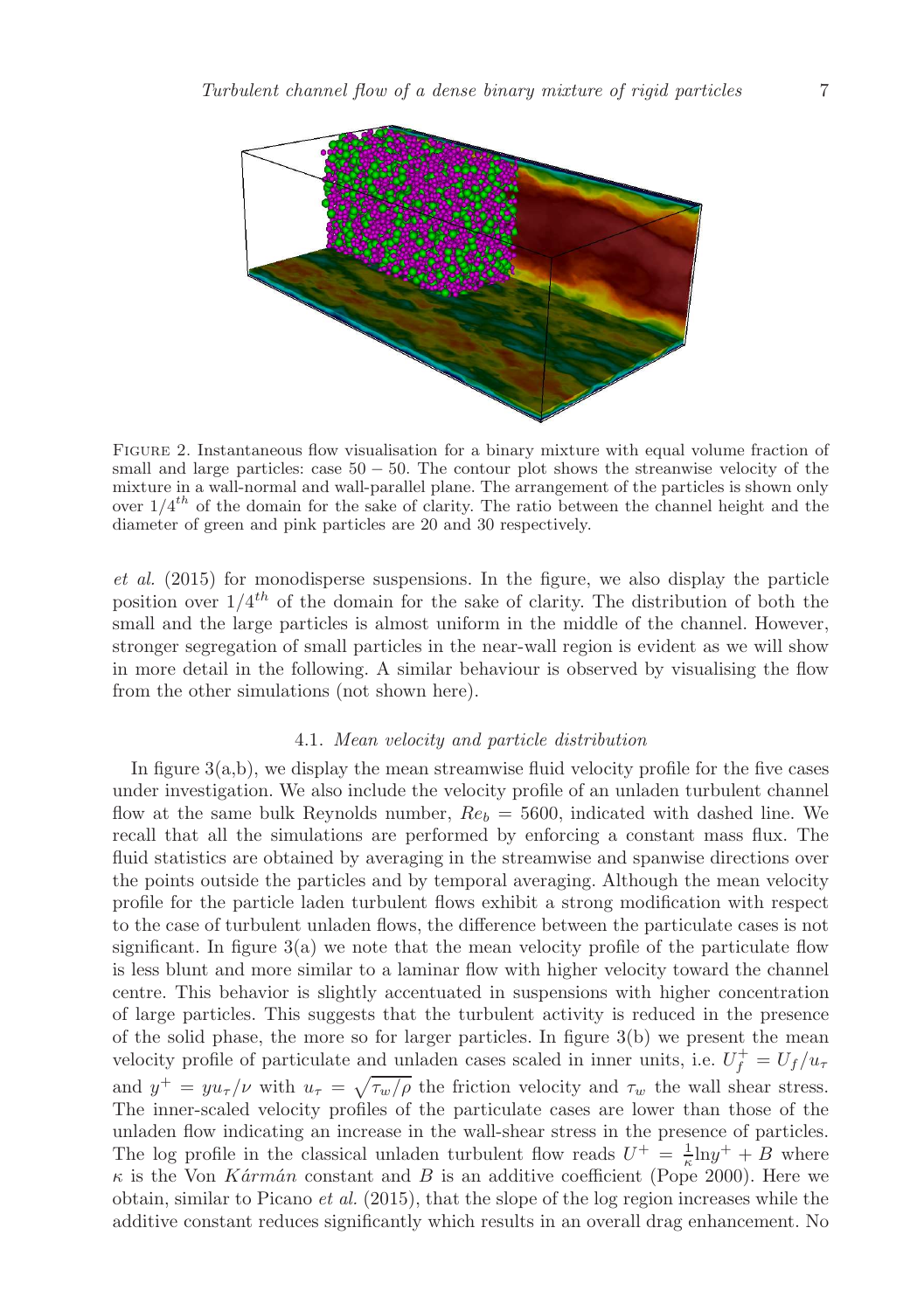

Figure 3. Mean fluid and particle velocity profiles of particulate and unladen turbulent flow cases, a,c) in outer scaling b,d) in inner scaling.

significant differences emerge among the different cases. We therefore conclude that the mean flow velocity of the turbulent channel flow is definitely controlled by the volume fraction of the solid phase, while the bi-dispersity of the suspensions plays a minor role.

Panel (c) of figure 3 shows the mean velocity of the dispersed solid phase. Particle statistics are obtained by spatial averaging over the points inside the particles and then by temporal averaging. The data in the figure reveal, overall, a similar behaviour for the different particle-laden flows. Comparing with the data in figure 3(a) one finds that slip between the fluid and particle velocities is evident close to the wall whereas this is almost zero in the core of the channel. The slip velocity is thus driving the dynamics near the wall, as further discussed below. As shown in the inset of figure 3(d), the particle slip velocity at the wall increases monotonically when increasing the ratio between the volume fraction of large to small particles. This is attributed to the fact that larger particles forming the near-wall layer reach larger distances from the wall where they are exposed to higher flow velocity (see Picano et al. 2015; Costa et al. 2016).

We employ a phase indicator function to calculate the local volume fraction profile across the channel. The indicator function assumes for each computational cell in the domain values of  $\Psi = 1$ ,  $\Psi = 0$  or  $0 < \Psi < 1$  if the cell is located inside the particle, in the fluid phase or is cut by the interface. Taking average of the phase indicator function in the streamwise and spanwise (homogenous) directions followed by a time averaging, we obtain the particle concentration profile across the channel. We normalise the profile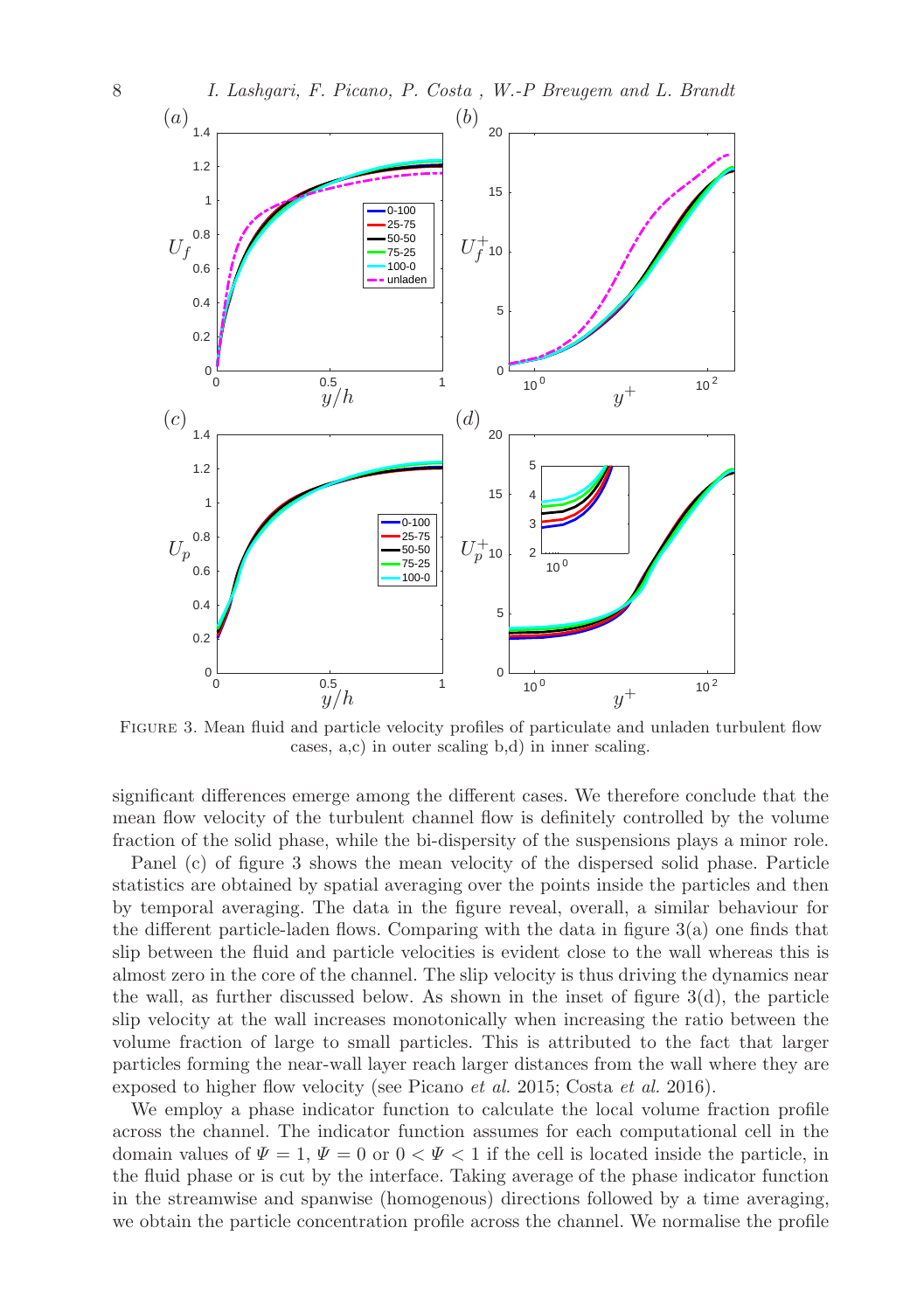such that its mean value is equal to the total particle concentration. Although the particle centre cannot get closer than a particle radius to the wall, we still have non-zero values of the indicator function close to the wall, and thus non-zero local volume fraction. The wall-normal profile of local mean solid volume fraction  $\phi(y)$  is displayed in figure 4(a) for the five suspensions considered here. Note that the horizontal axis is shown in logarithmic scale to ease the comparison in the near-wall region. For all cases the local concentration is characterised by a homogenous particle distribution in the bulk of the flow due to the action of turbulent mixing. A different behavior is observed in the near-wall region where an inhomogeneous distribution occurs. In particular, we find a local maximum of  $\phi(y)$  close to the wall, lower than the value of the bulk concentration, followed by a local minimum. In mono-disperse suspensions, the location of the maximum occurs at a wall distance slightly larger than a particle radius, while the minimum of  $\phi$  occurs around one particle diameter away from the wall. This behaviour is attributed to the formation of a near wall layer induced by the planar wall symmetry and the excluded finite volume of the rigid particles, as noted in Picano et al. (2015). Bi-disperse suspensions show a progressive modification from the case of mono-disperse suspensions of small particles to that of large particles; in particular the location of the first maximum of  $\phi(y)$  indicates that smaller particles show a higher accommodation at the wall. The bi-dispersity however tends to smear out the near-wall volume fraction profile.

In figure 4(b) we show, separately, the concentration profile of small and large particles for all the cases. We note that the smaller particles tend always to form a layer, while layering is absent for the larger particles when these are in a bi-disperse suspensions and for lower values of their volume fraction. To better understand the effect of the bi-dispersity on the particle layering we show in  $4(c)$  the local volume fraction of small and large particles normalized by their bulk values. It is clear from this figure that bidispersity tends to reduce or even destroy the wall-layer of the larger particles while promoting the layering of the smaller particles near the wall. Hence for bi-disperse cases the near-wall dynamics tends to be controlled by the smaller particles that concentrate more at the wall. As we will discuss in analogy with the work by Costa  $et \ al.$  (2016), the near-wall layering dynamics plays a crucial role in determining the overall suspension drag.

Segregation of small and large particles in different spatial locations is a well-known phenomenon and has been already explored in the seminal experimental study of Bagnold (1954). Performing an experiment on the slope of falling sand with mixed sizes, it is observed that the smaller grains tend to migrate towards regions of highest shear while the larger particles accumulate in regions of lower shear. This has been attributed to the proportionality of the disperse phase pressure to the square of the grain diameter. Larger particles will be pushed away from regions of high shear rate by the stronger dispersive pressure (see Schlick et al. 2016, for recent theoretical analysis on this aspect). Even though a turbulent flow tends to redistribute the particles and to weaken this effect, we still observe segregation of small/large particles at the wall/centre region of the channel, an observation consistent with the findings by Bagnold. To further support this, we discuss the concentration profile of binary mixture suspensions in laminar flows,  $Re_b = 1000$ , in Appendix A.

Here, we also examine the particle number density across the channel as an alternative measure of the particle distribution. In this case, we consider only particle centres and compute the spatial and time average of their wall normal positions. In figure 5(a), we show the profile of the mean particle number density,  $\bar{n}$ , of small and large particles for the five turbulent cases studied. This is computed by counting the mean number of particle centres at each wall normal station per unit volume. For each case, the peak of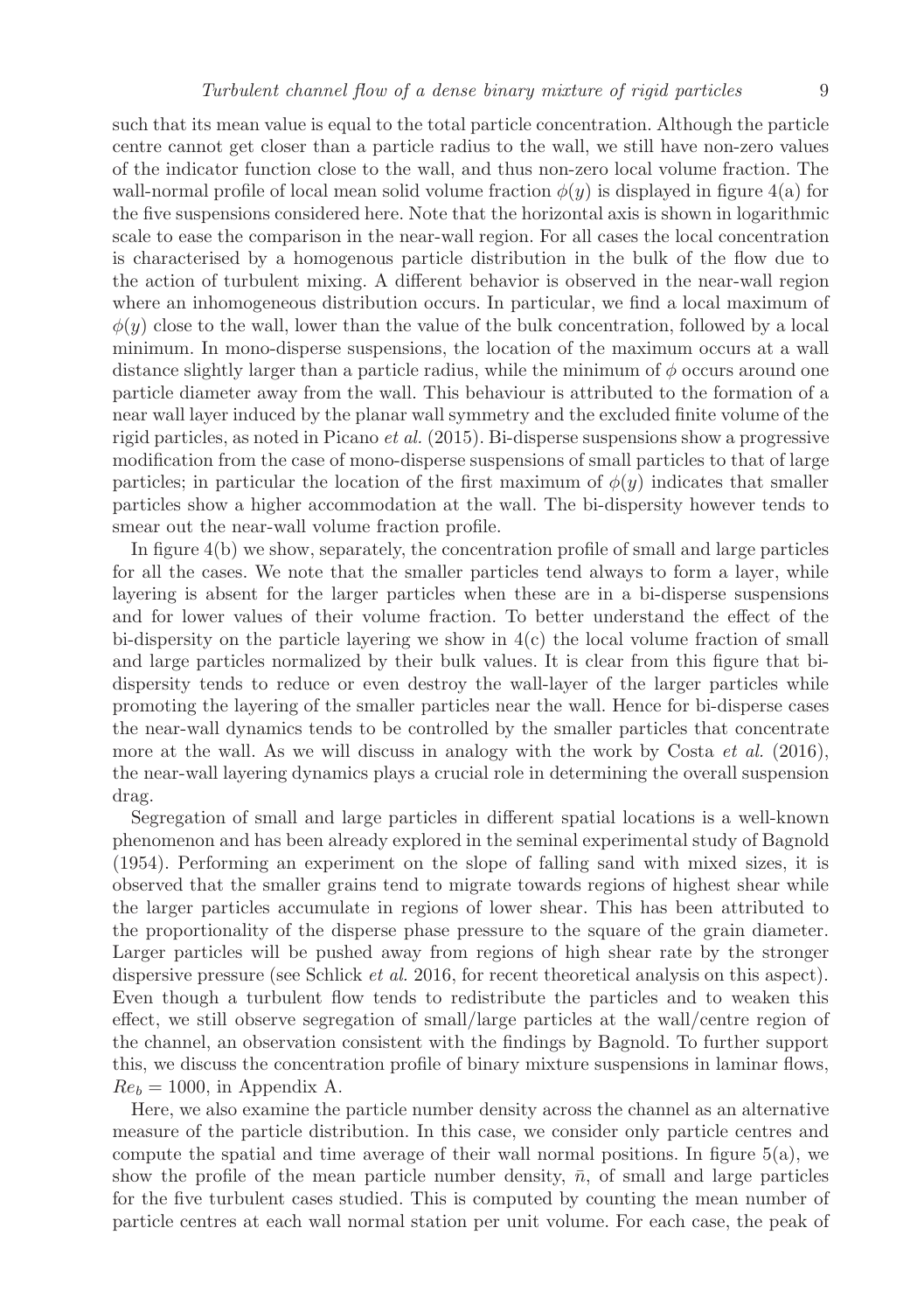

Figure 4. Profile of local volume fraction for the five simulated suspensions, a) total volume fraction b) volume fraction of small and large particles separately c) volume fraction of small and large particles normalised by their bulk value.

the mean number density occurs at a distance to the wall equal to the particle radius. Small particles are predominant close to the wall in cases  $25-75$  and  $50-50$ . This is not true for the case 75−25 where the number of small and large particles close to the wall is of the same order. This result is inline with that of the local volume fraction reported in the previous figure. In panel (b) we normalise the data of panel (a) by the corresponding bulk value,  $\bar{n}/n_0$ . Similarly the high traffic of small particles close to the wall is evident.

#### 4.2. Overall drag

The mean velocity profile and the overall drag of a turbulent channel flow are directly connected to the inhomogeneous multi-scale dynamics of the turbulent flow. In wall turbulence, it is common to define a bulk Reynolds number,  $Re_b$ , representing a dimensionless form of the flow rate and the friction Reynolds number,  $Re_\tau = u_\tau h/\nu$ , as a dimensionless measure of the overall drag. Based on well established empirical correlations, (e.g. Pope 2000), it is possible to relate the two numbers for the case of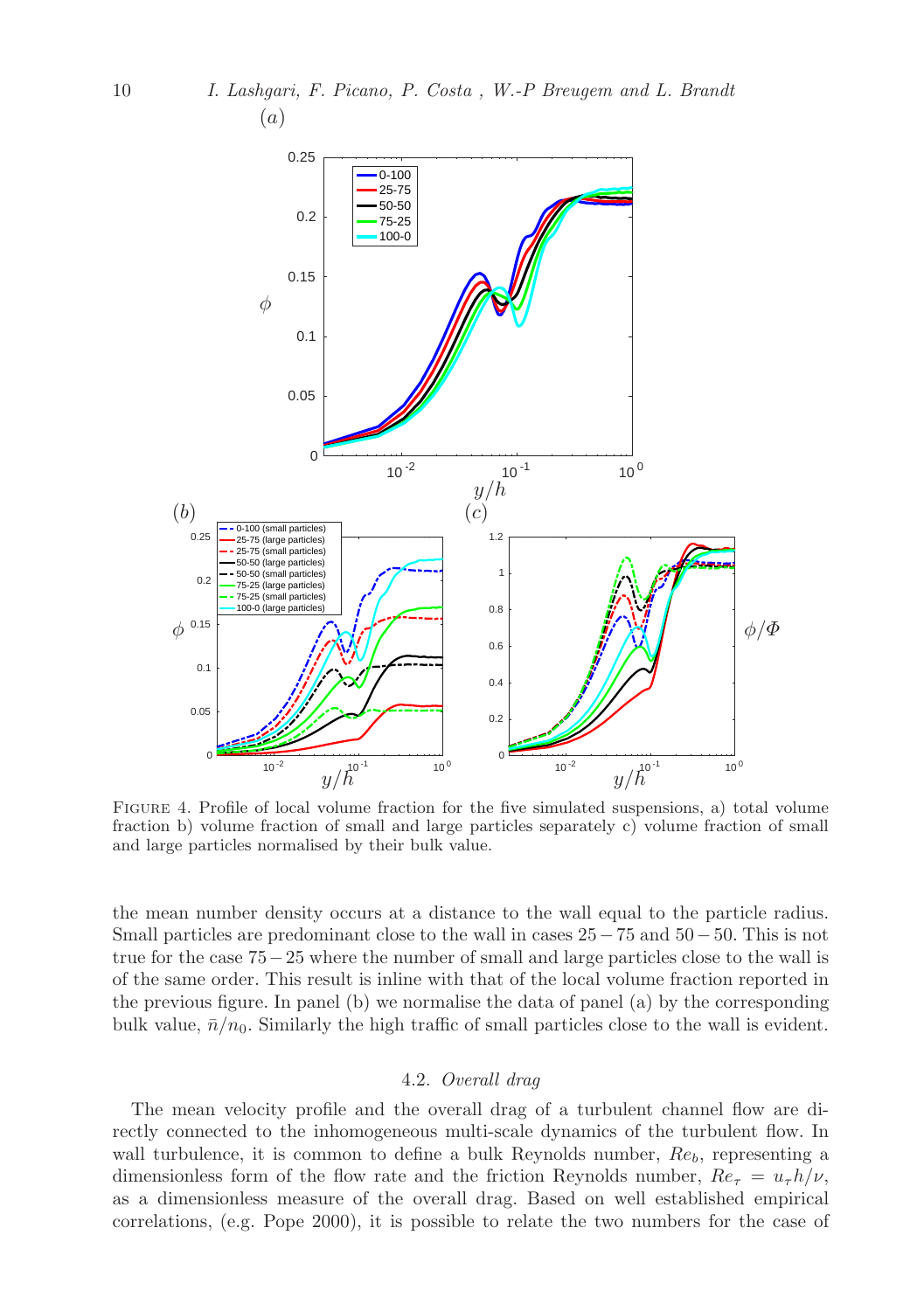

FIGURE 5. a) Profiles of the mean particle number density,  $\bar{n}$ , b) normalized mean particle number density,  $\bar{n}/n_0$ , across the channel at  $Re_b = 5600$ 

the unladen turbulent plane channel flow,

$$
Re_{\tau} = u_{\tau} h / \nu = 0.09 (Re_b)^{0.88}.
$$
\n(4.1)

When a turbulent flow with suspended particles is considered, the relation  $(4.1)$  needs to be modified to consider the rheological properties of the suspension. Laminar suspensions are characterised by a monotonic increase of their effective viscosity as a function of the volume fraction of the dispersed phase. The effective viscosity of the suspension in laminar condition has been first predicted in the seminal work by Einstein (1906) for the dilute regime in the form of a linear correction,  $\nu_e = \nu(1 + 2.5\Phi)$ . Later on Batchelor & Green (1972) considered pair interactions and derived a second-order correction in the volume fraction valid for semi-dilute suspensions. In the dense regime, however, only empirical fits are available, among others the Eilers fit,

$$
\nu_e = \nu (1 + 5/4 \frac{\Phi}{1 - \Phi/\Phi_{max}})^2, \tag{4.2}
$$

where  $\Phi_{max} \approx 0.6$  is the maximum packing fraction of particles (Stickel & Powell 2005). Note that Mwasame *et al.* (2016) have recently introduced a weighting function  $\beta$ , describing the effects of size ratio and volume-fraction ratio on the effective viscosity of binary suspensions. Interestingly, this model shows that for concentrations  $\Phi < 0.3$ , the effect of particle bi-dispersity on the effective viscosity of the suspension is negligible, i.e.  $\beta \approx 1$ . Thus, in our study at  $\Phi = 0.2$ , we safely estimate the effective viscosity using equation 4.2. When inertia dominates the dynamics, deviations from the empirical fits valid in viscous regimes have been reported by several authors, e.g. inertial shearthickening (e.g. Kulkarni & Morris 2008; Yeo & Maxey 2011; Picano et al. 2013).

The situation becomes even more complicated in turbulent flows laden with particles larger than the smallest hydrodynamic scales. As discussed in Picano et al. (2015); Prosperetti (2015), the turbulent friction Reynolds number cannot be predicted by only taking into account the effective viscosity of the suspension,

$$
Re_{\tau}^{e,exp} = 0.09(Re_b \nu/\nu_e)^{0.88},\tag{4.3}
$$

where  $Re_{\tau}^{e, exp}$  is the expected suspension friction Reynolds number which accounts for the suspension dynamics only by considering the suspension effective viscosity. Applying the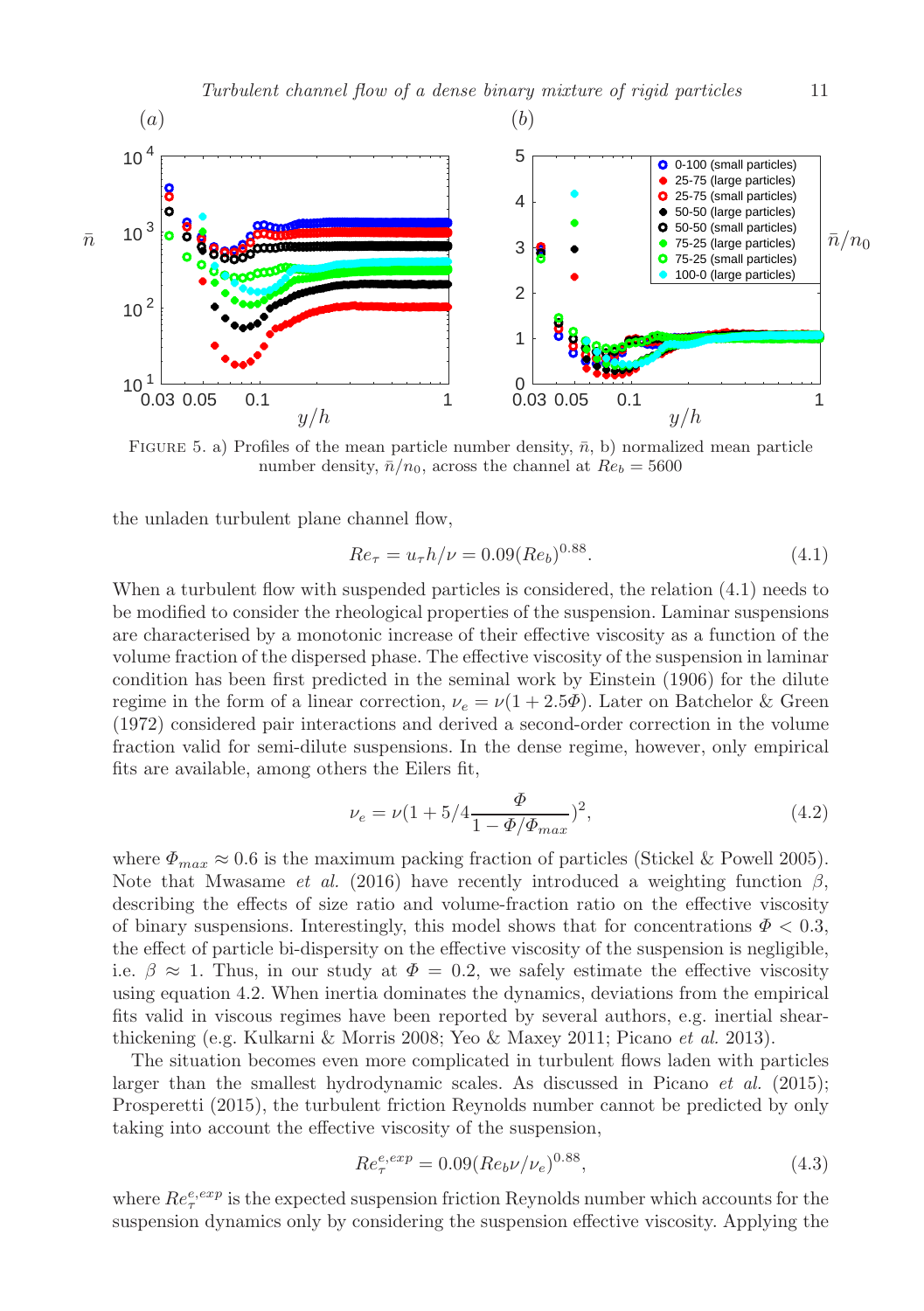| Case name | $0 - 100$ | $25 - 75$ | $50 - 50$ | $75 - 25$ | $100 - 0$ |  |
|-----------|-----------|-----------|-----------|-----------|-----------|--|
| $D_p^e/h$ | 0.066     | 0.066     | 0.071     | 0.081     |           |  |

Table 2. Effective particle diameter based on the location of local maximum in the profile of the local concentration

formula above, the friction Reynolds number pertaining the cases considered here would be  $Re^{e,exp} = 101.7$ , obtained using  $\nu_e \simeq 1.9\nu$ . This should be compared with the values of the effective friction Reynolds number  $Re_{\tau}^e = u_{\tau}h/\nu_e$  extracted from DNS of the present bi-disperse cases and reported in figure 6 where all values are higher than what predicted from eq. (4.3). In addition, the flow shows a dependence on the particle size which is not accounted for by eq. (4.3). As shown here and in the previous works mentioned above, the presence of finite-size spherical particles increases the overall drag more than what predicted considering only the effective viscosity. An interesting exception is provided by the case of oblate disc-like particles, see Ardekani et al. (2016).

To explain these observations, a new theoretical framework has been recently proposed by Costa et al. (2016) to extend the law of the wall for the turbulent channel flow of finite size mono-disperse rigid spheres. The underlying idea is that the formation of a particle layer at the wall creates an additional source of drag. In the formula proposed by these authors, the overall stress is assumed to depend on the Reynolds number, the volume fraction and the particle size that together determine the wall layer thickness (for the details of the derivations we refer the readers to Costa et al. 2016). The formula reads

$$
Re_{\tau}^{S} = Re_{\tau}^{e,exp} \left( 1 - \frac{\delta_{pw}}{h} \right)^{-3/2 + 0.88}, \qquad (4.4)
$$

where the particle layer thickness  $\delta_{pw} = C(\Phi/\Phi_{max})^{(1/3)} D_p$  and  $C \approx 1.5$ . This has been found to provide a good fit of data form simulations of particle-laden turbulent channel flow for a reasonable range of volume fractions and Reynolds numbers.

To extend this formula to bi-disperse suspensions we need to provide an "effective" particle size in order to characterize the wall layer. Examining the local volume fraction profiles in figure 4, we note that the distance between the local maximum and the wall is proportional to the particle diameter for mono-disperse cases. In our simulations the constant of proportionality is obtained equal to 1.37. We therefore assume the effective particle size,  $D_p^e$ , of the binary mixtures as the product of the location of the local maximum in the concentration profile with the constant of proportionality, 1.37. In table 2 we report the values of the effective particle diameter pertaining each simulation normalised with half the channel height.

Using this definition, we note that  $D_p^e$  almost coincides with the smallest particle diameter for the cases 0−100, 25−75 and 50−50; it then increases and reaches the largest particle diameter for the 100 − 0 case, as expected. In figure 6, we report the effective friction Reynolds number  $Re_{\tau}^{S}$  estimated from eq. (4.4) with  $C \simeq 1.33$ . We note that the predicted values are in very good agreement with the DNS data. This analysis also explains the trend for the variation of the overall drag observed in bi-disperse suspensions when increasing the percentage of large particles.

#### 4.3. Turbulent statistics

Next we examine the statistics of the turbulent flow. Figure 7 shows the root mean square (r.m.s.) of the fluid velocity fluctuations for the five particulate cases in inner units,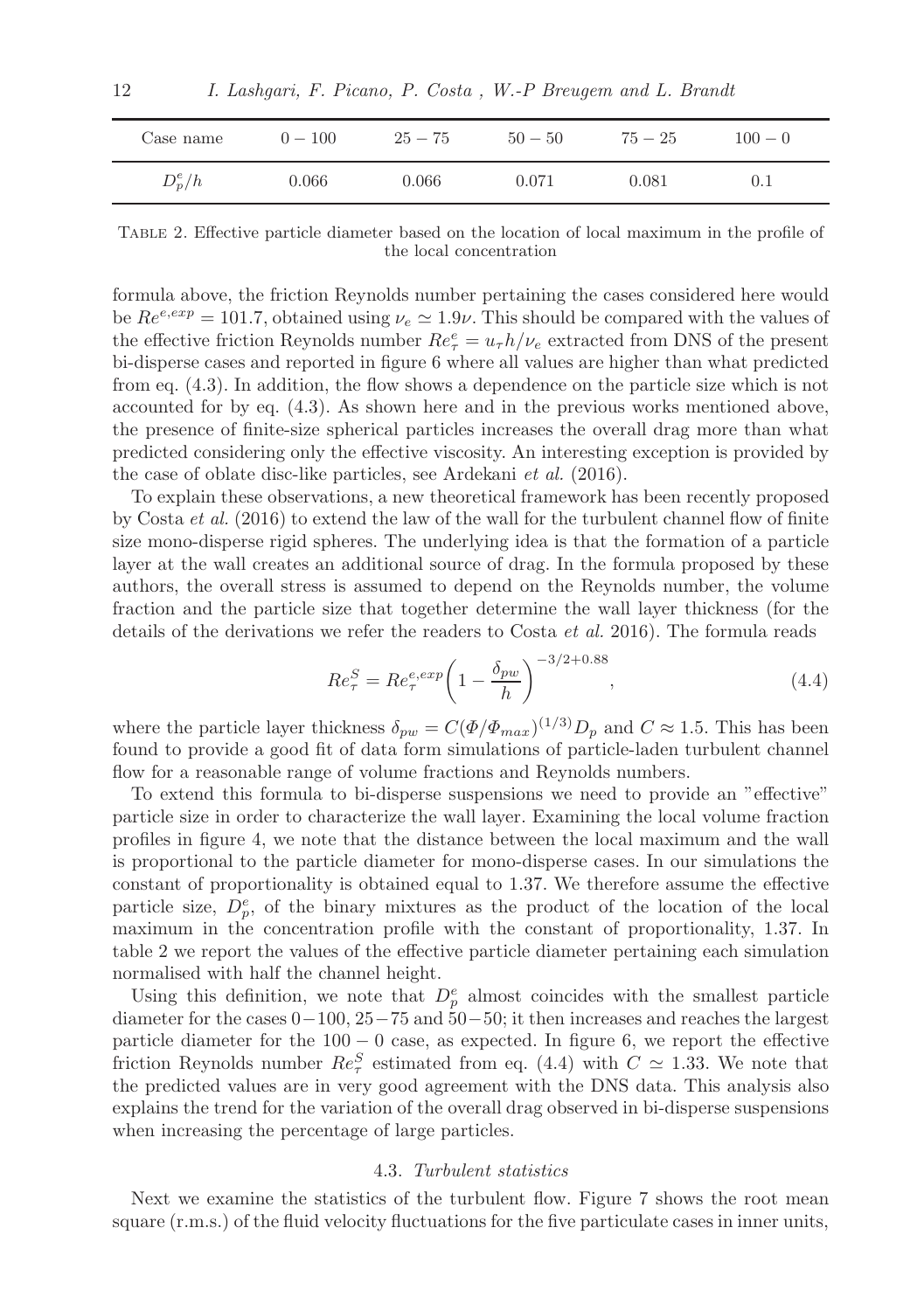

FIGURE 6. Effective friction Reynolds number pertaining the different cases  $Re_\tau^e$  considered here and the predictions by the model of Costa *et al.* (2016).

together with the corresponding statistics for the unladen turbulent channel flow at the same bulk Reynolds number,  $Re_b = 5600$ . Comparing the statistics of the particulate and the unladen flow we observe that the turbulence activity reduces in all the particulate flows, with lowered peaks. The mechanisms responsible for this have been discussed in detail in the previous studies by Lashgari *et al.* (2014) and Picano *et al.* (2015) for monodisperse suspensions: this reduction is connected to the increasing importance of particle stresses with respect to Reynolds stresses in the momentum transfer. The profiles of the streamwise velocity fluctuations  $u'^+$ , displayed in 7(a), reveal that the wall-normal location of the peak is shifted toward the channel centreline for the particulate flows. This can be explained by the formation of the particle layers close to the wall that hinders the production of perturbation kinetic energy from the mean flow. The maximum streamwise velocity fluctuation is reduced for all cases and appear to be slightly higher for bi-disperse suspensions with larger percentages of small particles. The opposite behaviour is observed for the cross stream velocity fluctuations, 7(b,c) where the peaks move toward the wall with respect to the unladen flow. For these components, we note the opposite trend as that of the streamwise fluctuations when varying the relative amount of large to small particles. We infer that large particles arriving to or departing from the wall layer induce higher level of fluctuations in the cross-stream directions. Finally, we note that very close to the wall higher fluctuations are present in the particle-laden cases, which is attributed to the relatively large particle slip velocity and the squeezing motion of the fluid between the wall and the particles.

The r.m.s. velocity fluctuations of the particle phase are shown in figure 8 in inner units in order to have a direct comparison with those pertaining the fluid phase. First, we observe that the fluctuations do not vanish at the wall, unlike those of the fluid phase with the only exception of the wall-normal component. In the region close to the wall where the first layer of particles is formed the streamwise and cross-stream fluctuations of the case with all large/small particles are the largest/smallest, see figure  $8(a,b,c)$ . This is attributed to the higher/lower slip velocity of the large/small particles in the nearwall region. The opposite behaviour is observed in the core of the channel where small particles are subjected to more agitation due to the turbulent activity. Away from the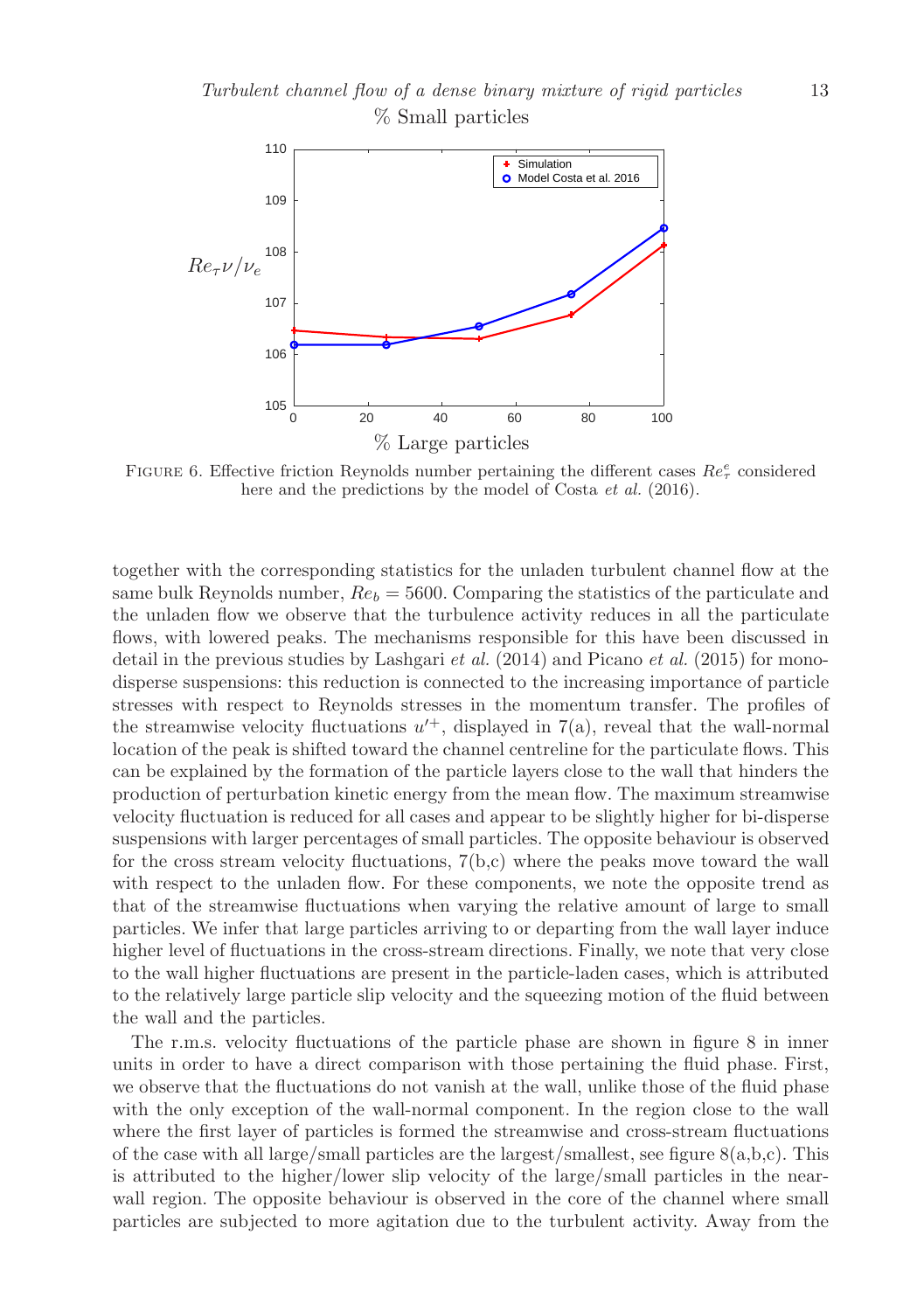

Figure 7. Profiles of the intensity of the fluid velocity fluctuation components in (a) streamwise (b) wall-normal and (c) spanwise directions scaled in inner units. The data pertain the different cases under investigation as indicated in the legend.



Figure 8. Profiles of the intensity of the particle velocity fluctuation components in (a) streamwise (b) wall-normal and (c) spanwise directions scaled in inner units. The data pertain the different cases under investigation as indicated in the legend.

near-wall region, the level of fluctuations of the particle phase is generally lower than that of the fluid phase.

#### 4.4. Particle dynamics

In this last part we focus on the particle dispersion dynamics by measuring the particle lateral displacement, which results from particle-particle and particle-fluid interactions. In this work we examine only the particle mean square displacement in the spanwise direction to avoid inhomogeneous and mean flow effects that determine the motion in the wall-normal and streamwise directions. We analyse separately the behavior of small and large particles in the binary suspensions. The mean square displacement in the spanwise direction is defined by  $\langle \Delta z_p^2 \rangle(\Delta t) = \langle [\mathbf{z}_p(t + \Delta t) - \mathbf{z}_p(t)]^2 \rangle_{p,t}$  where  $z_p$  is the vector containing the spanwise position of the particle centres and  $\Delta t$  is the time interval. The ensemble average,  $\langle \rangle_{p,t}$  is taken over all the particles and times after a fully-developed flow is established. For more details about particle dispersion and diffusion we refer the readers to the work by Da Cunha & Hinch (1996) and Sierou & Brady (2004).

The particle mean square displacement is shown in figure 9(a) versus time. Note that the mean square displacement,  $\langle \Delta z_p^2 \rangle$ , is normalized by  $(2h)^2$  whereas the time is expressed in units of  $t_{ref} = d_l/U_b$ . For all the cases, as expected, the particle mean square displacement varies initially quadratically in time,  $\langle \Delta z_p^2(\Delta t) \rangle \propto \Delta t^2$ , indicating a high correlation in the particle trajectories at small intervals. Later on, the classical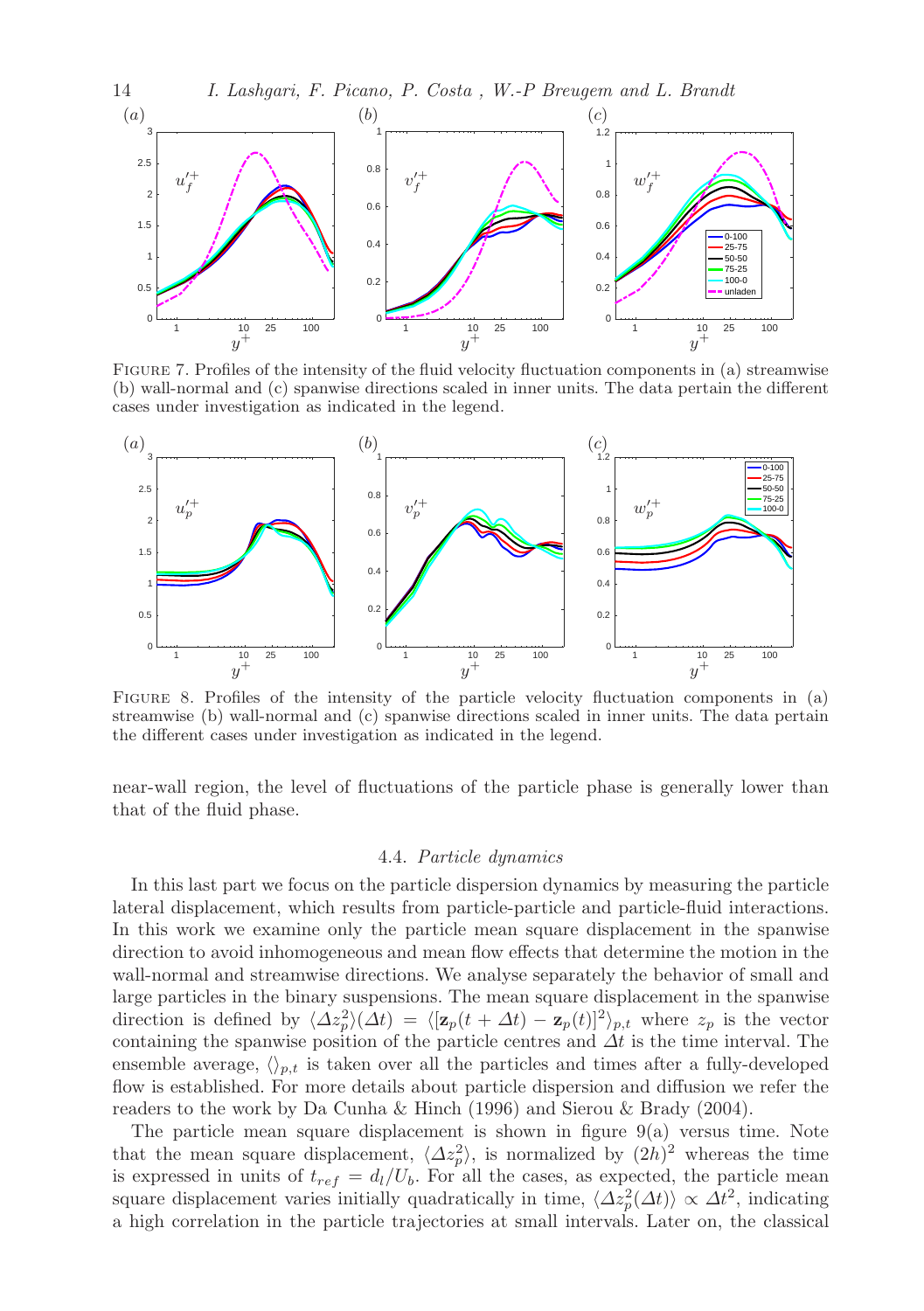

FIGURE 9. a) Particle mean square displacement  $\langle \Delta z_p^2 \rangle$  for the different cases under investigation. b) Dispersion coefficient,  $D_{zz}$ , in the spanwise direction versus the relative particle volume fraction.

diffusive behaviour takes over: the particle trajectories de-correlate and the mean square displacement varies linearly with time. In the inset of the figure we report the regime behavior, the linear diffusive part, for the different particle-laden flows.

To better highlight the differences we provide in the panel b) of figure 9, the value of the dispersion coefficient,  $D_{zz}$ , obtained by fitting the diffusive, long time regime to a straight line. As appreciated from the figure, a non-monotonic behaviour is observed. Monodisperse suspensions of either small or large particles show a similar value of the diffusion coefficient. In bidisperse suspensions, interestingly, the diffusion coefficient of large and small particles is always close, with a slightly higher value for the largest particles. We explain this non-monotonic behavior by the following arguments. Adding a small amount of bigger particles in a monodisperse suspension of small particles, as in the 25-75 case, we expect that the disturbances induced by the large particles enhance the particle dispersion. Conversely, adding a small amount of smaller particles to a monodisperse suspension of large particles, as in the 75-25 case, will reduce the overall dispersion because of the reduced mobility induced by the smaller particles that are positioned among the larger ones. The peculiar picture of the diffusion coefficient for bi-disperse suspension can be explained considering that these opposite trends need to match when the concentration of the two particles are similar. Finally, we note that the non-monotonic behaviour of the dispersion coefficient is observed for the particle size distribution studied here and may need further investigations for different size distributions.

One interesting aspect of dense bi-disperse suspensions is the probability of collision, which, in turns, depends on the particle-pair relative distribution and the first-order velocity structure functions. For binary mixtures, we report the particle-pair statistics by considering pairs consisting of i) only two small particles, ii) only two large particles and iii) one small and one large particle. The first step is to examine the Radial Distribution Function,  $g(r)$ , as a function of the distance between the centres of the particle pairs, r. The radial distribution function is a measure of the non-uniformity of the particle distribution and is obtained by counting the average number of particle pairs whose centres are at distance r with respect to the value of a corresponding random distribution (see for more details Reade & Collins 2000; Gualtieri et al. 2012). In mathematical form,  $g(r) = \frac{1}{An_0} \frac{dN_r}{dr}$ , where  $A = 4\pi r^2$  is the area of the shell around the reference particle,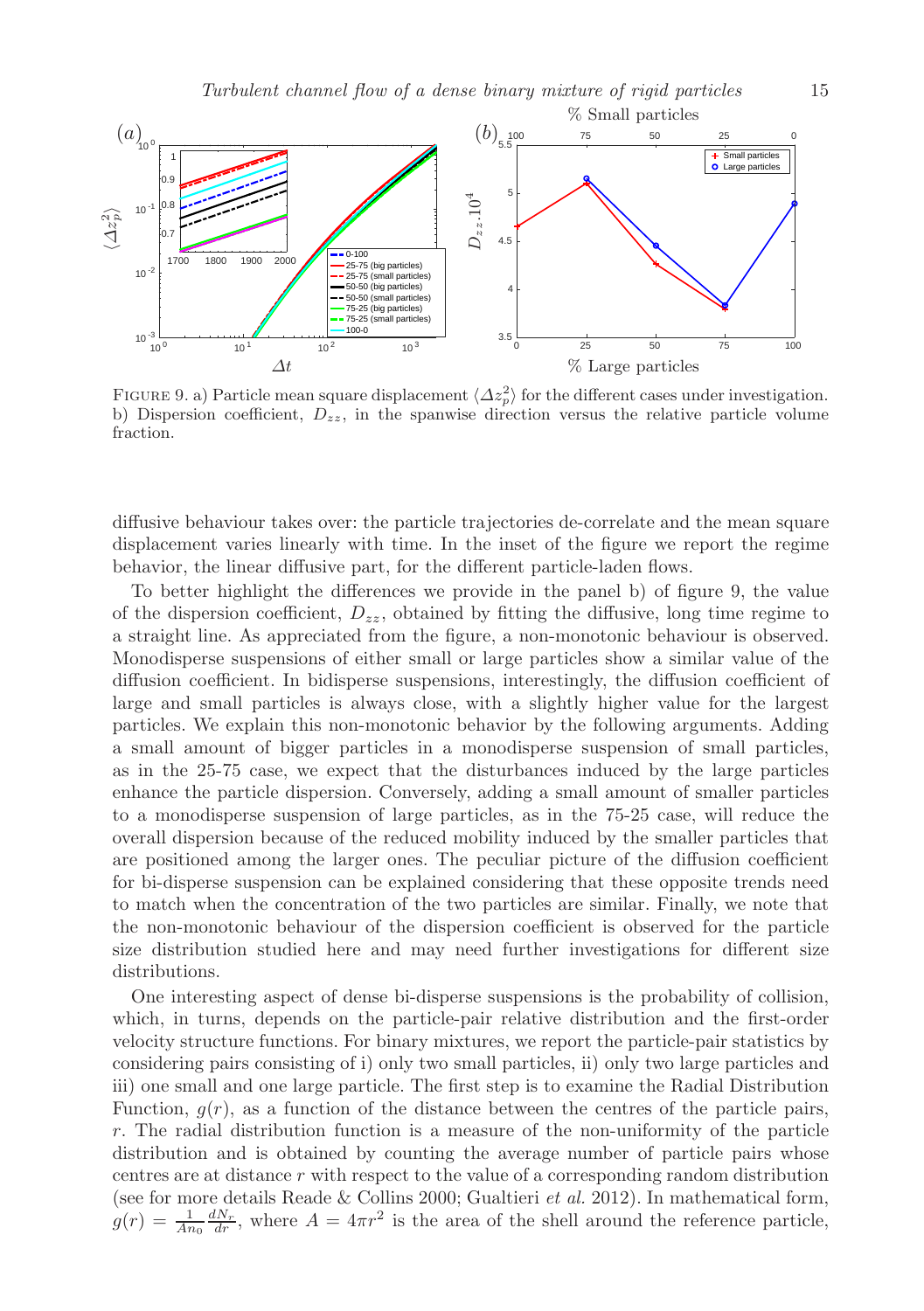

FIGURE 10. (a) Radial Distribution Function  $g(r)$  and (b) RDF at pair contact for the five cases under consideration.



Figure 11. (a) Collision kernel at contact, (b) particle relative normal velocity and (c) Extended collision kernel of the different particle pairs as a function of the distance between the particle surfaces.

 $N_r$  is the number of the particle pairs within a sphere of radius r and  $n_0 = \frac{N_p(N_p-1)}{2V}$  $\frac{N_p-1}{2V}$  the density of the particle pairs in the volume V with  $N_p$  the total number of particles.

The relative position between the particles in the flow determines part of the collision dynamics, but the full scenario becomes clear when considering also the particle pair relative velocity in the normal direction. The normal relative velocity between the particle pair as function of the distance r reads,  $dv_n(r) = (\mathbf{u}_i - \mathbf{u}_j) \cdot \frac{\mathbf{r}_i - \mathbf{r}_j}{\mathbf{r}_i - \mathbf{r}_j}$  $\frac{\mathbf{r}_i - \mathbf{r}_j}{|\mathbf{r}_i - \mathbf{r}_j|}$ , where  $\mathbf{u}_i$  and  $\mathbf{r}_i$  are the velocity and position vector of particle  $i$ . The multiplication of the ensemble average of the negative part of the normal relative velocity,  $dv_n^-(r) = dv_n(r)|_{\leq 0}$ , and the Radial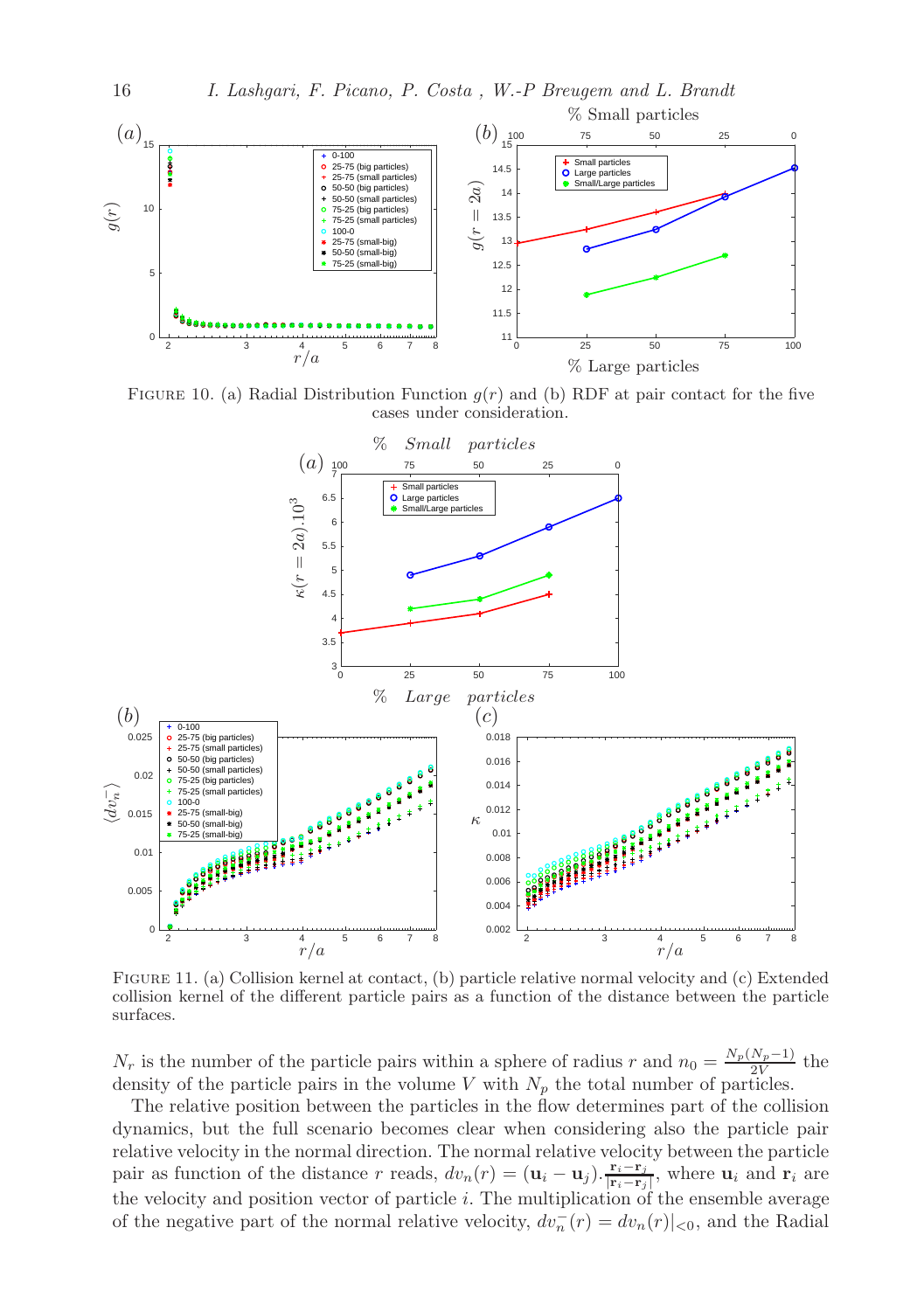Distribution Function gives the collision kernel:  $\kappa(r) = \langle dv_n^-(r) \rangle \cdot g(r)$ . Note that the collision kernel is properly defined at the pair contact; however here we use the extended formula as a function of  $r$  to understand how the approaching dynamics governs the collisions.

We display the Radial Distribution Function (RDF) pertaining the different bi-disperse cases under investigation in figure  $10(a)$ . In this work, the particle-pair statistics are reported only for the region in the middle of the channel, in the range  $0.25 < y/2h < 0.75$ , in order to exclude wall effects. We thus compare the particle dynamics in the homogenous region of the channel. Note that here the average density of particle pairs in this region is used in the calculation of  $n_0$ . All the profiles are characterised by strong segregation at  $r \approx 2a$  where a is defined by the distance between the particle pairs at contact in each case; i.e. all the profiles start at  $r = 2a$  corresponding to the contact between the pairs. As r increases  $g(r)$  decreases and tends to unity when  $r \gg 2a$  denoting a random distribution. As it can be seen in figure 10(b) where the Radial Distribution Function is shown at  $r = 2a$ , increasing the percentage of large particles generally increases the segregation at contact for all possible pairs. We note that for the monodisperse cases, the RDF at contact is higher for larger particles. For bidisperse suspensions, the pairs formed by large-large and small-small particles show higher segregation than mixed pairs. Hence particles tend to cluster more with those of the same size, probably because their dynamics are more similar.

The collision kernels for particles at contact are depicted in figure  $11(a)$ . The trend is not the same as for the particle-pair segregation indicating the importance of the relative velocity for a collision to occur. In particular, we note that the normalized probability of collisions is the highest for pairs of large particles, followed by the probability of collisions between particles of different sizes and finally lowest for pairs of only small particles. Since the collision kernel is determined by the RDF times the average approaching velocity at contact, the observed differences are due to the pair dynamics. In figure 11(b) we therefore show the absolute value of the negative normal relative velocity as a function of the distance between particles. As expected, the absolute relative velocities increases monotonically with r, see also Lashgari *et al.* (2016); however the rate is different for different particle sizes. Large particles exhibit the highest normal relative velocities at all separation distances while the opposite is true for small particles. This result is not surprising since large particles have more inertia and are expected to collide even when starting at larger separations, and the dynamics at larger separation are dominated by the most energetic large-scale turbulent fluctuations. As mentioned above, the product of the relative approaching velocity and the RDF determines the collision kernel, whose scale-by-scale behavior is shown in figure  $11(c)$ . This quantity reduces decreasing interparticle distances until it reaches the value at contact shown in the panel(a). Finally we note that the negative (approaching) relative velocity of pair-particles at  $r \approx 2a$  is small but not negligible. The relative velocities are reduced by the strong lubrication force acting when the distance between the two particles is small. On the other hand, the probability of finding pair-particles at contact is high as shown in the plot of the radial distribution function. Thus, on average, a third particle approaching a pair feels the variation in the particle dynamics at  $r = 4a$ . This explains the change in the slope of the relative velocity and collision kernel around  $r = 4a$ .

## 5. Conclusion and discussion

We study turbulent channel flow of binary mixtures of finite-size particles numerically. An Immersed Boundary Method is employed to simulate the motion of finite-size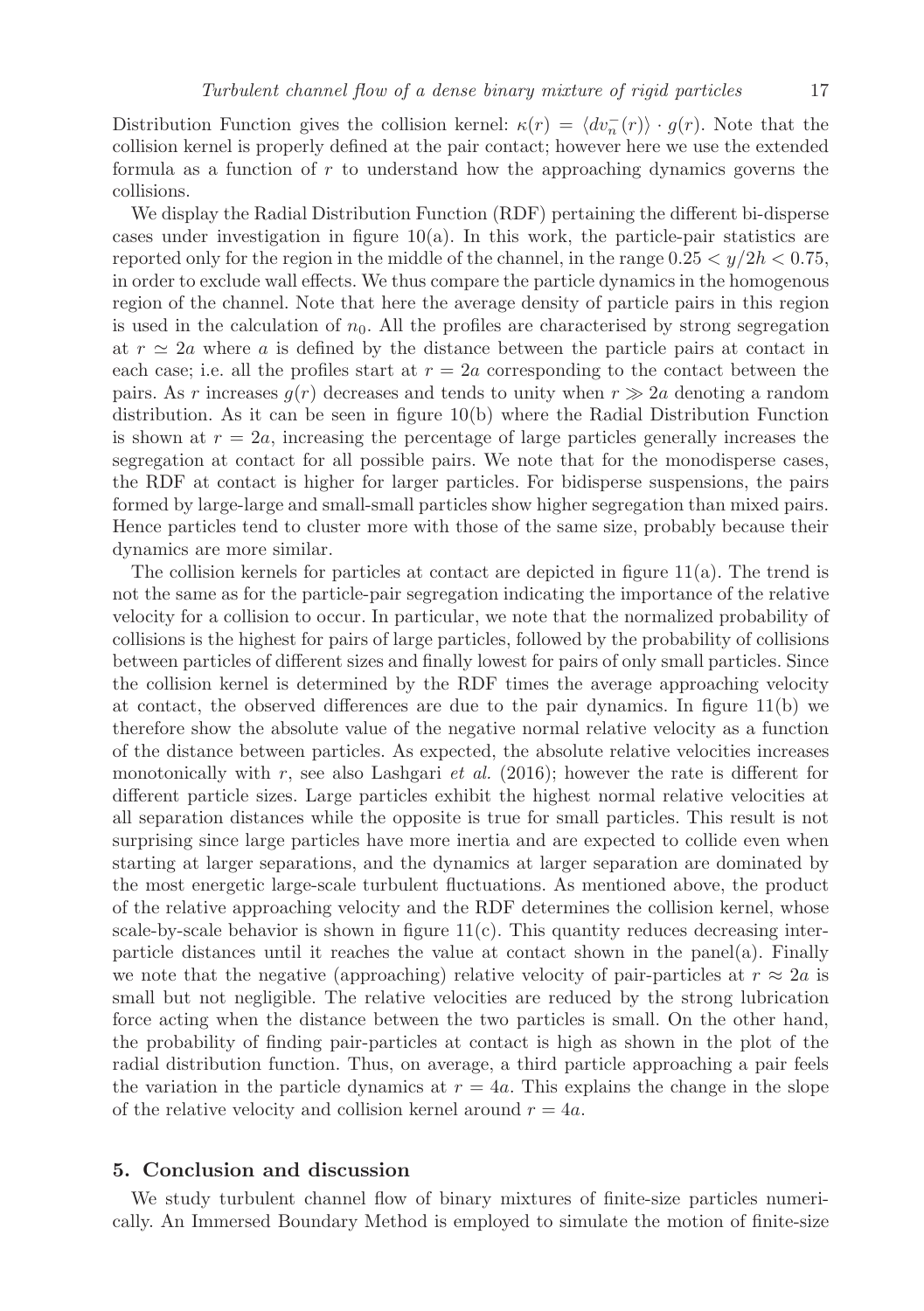neutrally-buoyant spheres by ensuring that the no-slip and no-penetration boundary conditions are satisfied on the surface of each particle. Short-range interactions are modelled with an analytical lubrication force correction and a soft-sphere collision model. The bulk Reynolds number and the total volume fraction of the solid phase are kept constant,  $Re_b = 5600$  and  $\Phi = 0.2$ , while the ratio between the volume fraction of the small and large particles is varied. The ratio between the channel height and the diameter of the large and small particles are  $2h/d_s = 30$  and  $2h/d_l = 20$ , respectively. Five different particulate cases are simulated, denoted as  $0 - 100$ ,  $25 - 75$ ,  $50 - 50$ ,  $75 - 25$  and  $100 - 0$ according to the percentage of volume fraction of small and large particles in the flow. In this study we have reported the bulk behaviour of the flow, wall-shear stress, turbulent statistics and particle dynamics for the different cases considered.

The presence of the solid phase significantly alters the fluid mean velocity with respect to that pertaining the unladen flow. In particular, the mean velocity profile is less blunt and the additive constant, B, of the log profile,  $U^+ = \frac{1}{\kappa} \ln y^+ + B$ , decreases considerably. This indicates drag enhancement, as shown in Picano *et al.* (2015) for monodisperse particle suspensions. The particle mean velocity profile shows large slip with respect to the fluid phase in the near wall region and almost no-slip in the bulk of the channel. The slip at the wall increases with the relative percentage of large particles. Overall, the difference between the mean velocities of the binary mixtures and of the two monodisperse flows at the same total volume fraction is small. A similar behaviour has also been observed by Richter et al. (2016) in simulations of dilute particulate turbulent flow with a two-way coupling model. Therefore, we expect that the total particle volume fraction, and not the bidispersity of the particles, plays a major role in the bulk flow properties even at low particle concentrations.

The profile of the local volume fraction is characterised by a homogenous particle distribution in the main body of the flow due to the turbulent mixing, while an inhomogeneous distribution is found near the wall where particle layering occurs. Considering the distribution of large and small particles separately, we observe a more intense layering of small particles. We remark that even in the case denoted 50−50, i.e. with equal volume fraction of small and large particles, the layering appears essentially only in the small particle statistics, which therefore control the near wall dynamics. Similar observations are made when considering the profile of the mean particle number density.

We observe that the wall shear stress of the suspension parameterised by the friction Reynolds number does not change monotonically from the case of only small to only large particles, at same total volume fraction. The three cases  $0 - 100$ ,  $25 - 75$ ,  $50 - 50$  share similar values, which are the lowest, while the case  $100 - 0$  exhibits the highest value of wall friction. Recently, a theoretical model has been proposed by Costa et al. (2016) to predict the wall-shear stress and the mean velocity profile of turbulent suspensions of mono-disperse rigid particles. In the model two modifications are considered with respect to the unladen turbulent channel flow, the effective suspension viscosity and the formation of the particle layer at the wall, whose thickness scales with the particle size. Here, we apply the same model to estimate the friction Reynolds number of the binary mixtures. To this end, we define an effective particle size responsible for the wall layering proportional to the distance from the wall of the local maximum of the volume fraction. For all the cases under investigation, the prediction obtained with this estimate of the thickness of the particle layer shows a good agreement with the simulation data. We finally remark that just using the effective viscosity the prediction is significantly underestimated, which confirms the key role of the particle layer on the drag increase.

As concerns the fluid and particle velocity fluctuations, we observe that the flow statistics vary monotonically between the two mono-disperse particulate cases. Comparing the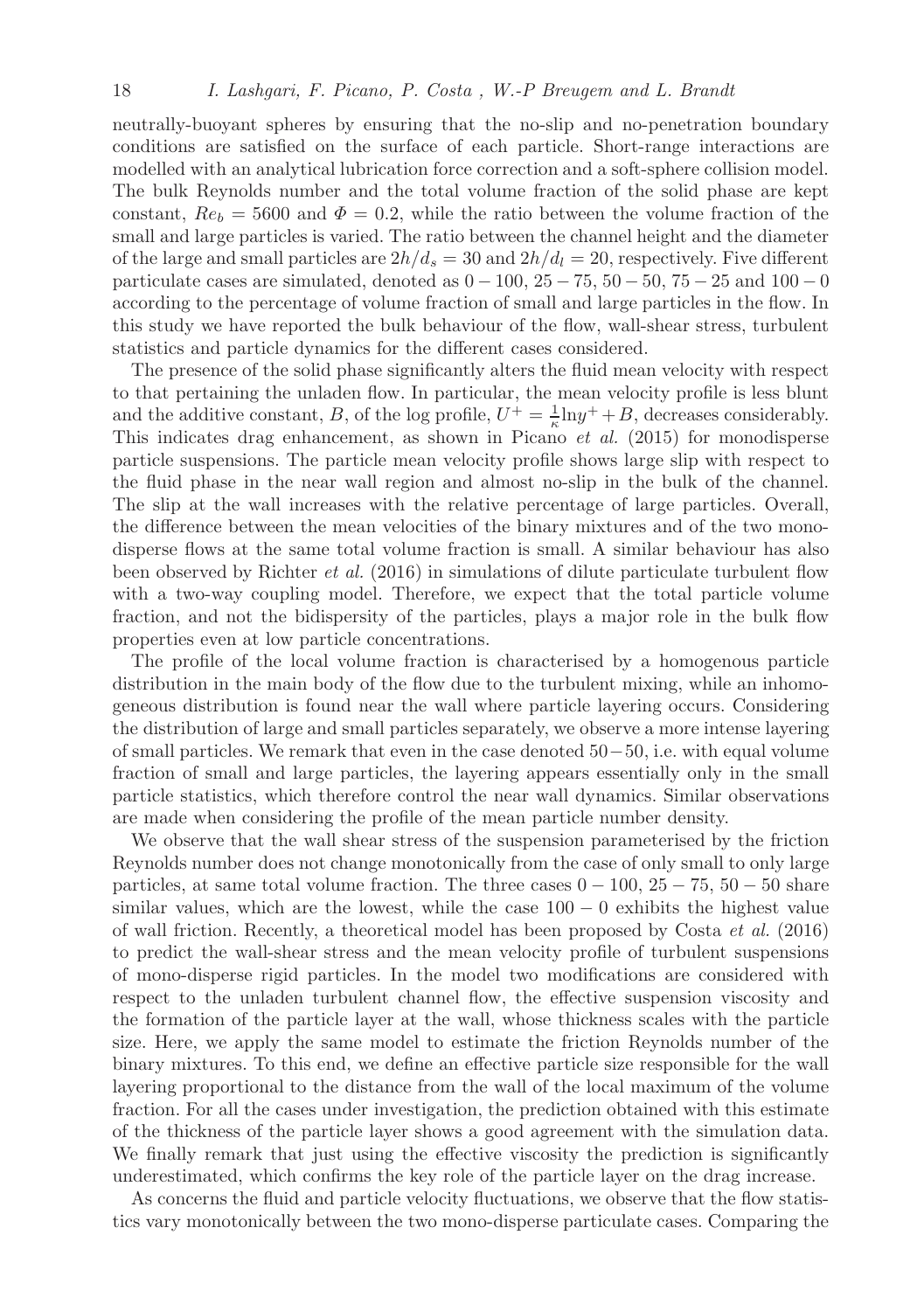statistics of particulate and unladen flows, we note that the turbulent activity reduces in the particulate cases when the particle stress becomes not negligible. The peak of the streamwise velocity fluctuations is shifted away from the wall due to the formation of the particle layer that hinders the production of turbulent kinetic energy. The opposite is true for the wall-normal component since the interactions between the particles and the wall increase the level of fluctuations close to the wall. As regards the statistics of the particle phase, we note that the fluctuations do not vanish at the wall; however similar to the fluid the particle statistics change monotonically between the two mono-disperse particulate cases.

We also study the particle dynamics, i.e. particle dispersion and collision for the different particle-laden flows. We observe that the two mono-disperse cases show a similar rate of particle dispersion in the spanwise direction, whereas a non-monotonic behaviour characterizes the bi-disperse mixtures. This is explained by the disturbances introduced by the presence of particles of different sizes. We also study the particle collision dynamics by computing the Radial Distribution Function and average normal relative velocity in the middle region of the channel,  $0.25 \leq y/2h \leq 0.75$ . These quantities are obtained separately for pairs consisting of two small, two large and one small and one large particle. The highest collision kernel is obtained for large-large particle pairs, followed by the mixed pairs and finally by the small-large particle pairs. This trend is determined by the relative velocity of approaching particles that is highest for larger particles. Conversely, we note from the RDF that particles of the same size tend to be more clustered at contact.

To conclude, we observe that the major effect of bi-dispersity is in the near-wall dynamics and in particular in the wall-layering. This aspect has macroscopic consequences such as the non-monotonic variation of the overall drag when changing the relative percentage of small and large particles.

## Acknowledgement

This work was supported by the European Research Council Grant no. ERC-2013-CoG-616186, TRITOS and by the Swedish Research Council Grant no. VR 2014-5001. The authors acknowledge computer time provided by SNIC (Swedish National Infrastructure for Computing) and the support from the COST Action MP1305: Flowing matter.

## Appendix A. Laminar flow of binary mixture of spheres

In this Appendix, we discuss the results of simulations of binary mixtures in laminar channel flow; i.e. we use the same setup and specifications used for the turbulent cases presented above and decrease the bulk Reynolds number to  $Re_b = 1000$ . The simulations are initiated from the turbulent cases: we observe the level of fluctuation to decrease in time and then to level off. Once the steady state laminar condition is reached, we compute the statistics presented here.

The wall-normal profiles of the local volume fraction for the five particulate cases at  $Re_b = 1000$  are shown in figure 12(a). Comparing this result with the one of the turbulent flows we observe a significantly stronger segregation of small particles close to the wall. The introduction of large particles in the suspension pushes the small particles away from the bulk of the flow towards the near wall region. Indeed the concentration of small particles is maximum at the wall and decreases monotonically towards the centre of the channel. The strong particle-particle and particle-wall interactions in the dense suspension move the position of the peak from (slightly closer to the wall in this case) the equilibrium of a single sphere in Poiseuille flow at the same Reynolds number (Segré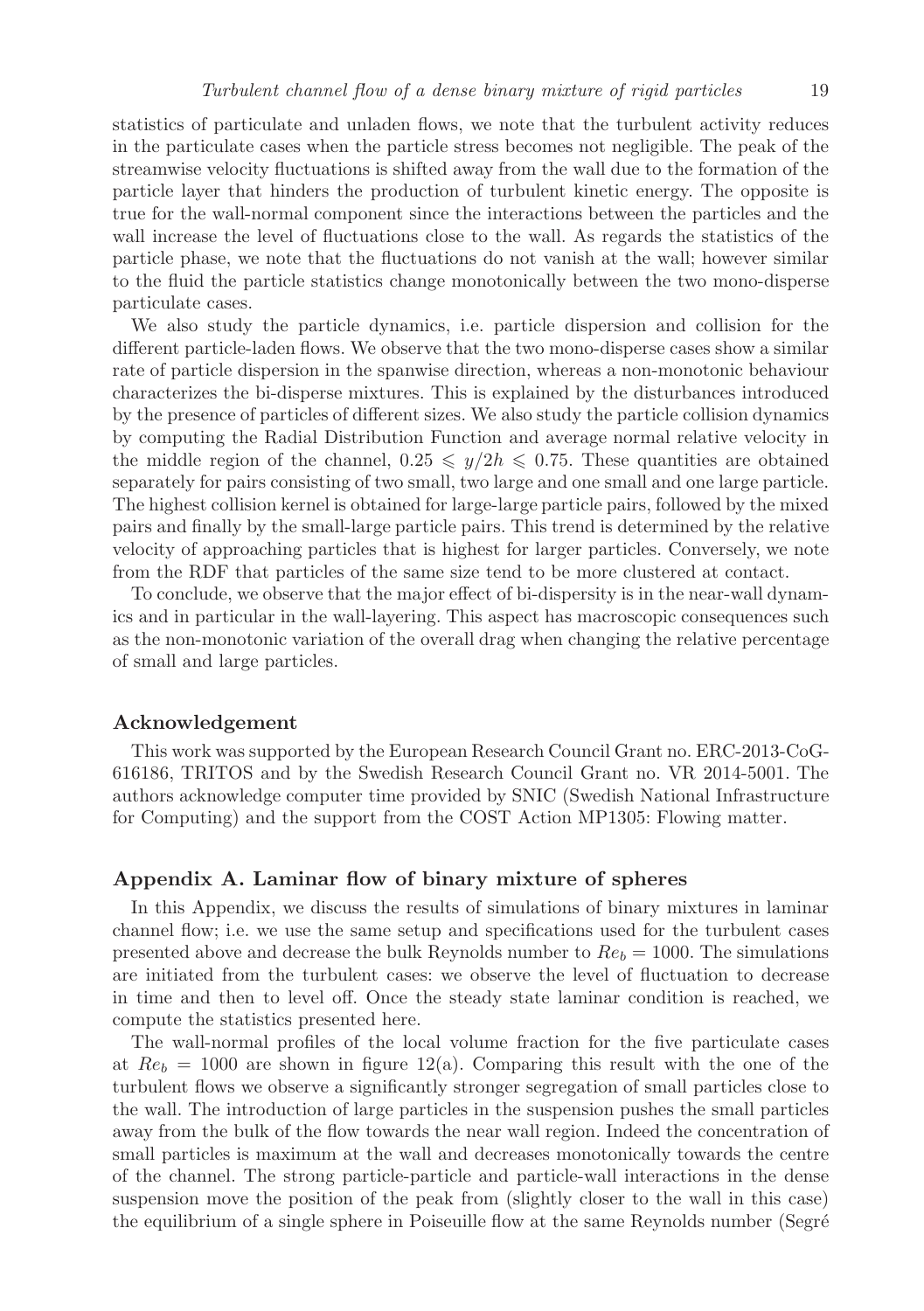

Figure 12. (a) Profile of local particle concentration and (b) Friction Reynolds number for the five bi-disperse flows in laminar regime ( $Re_b = 1000$ ). In (a) the contribution of small and large particles are shown separately.

& Silberberg 1961; Asmolov 1999). As regards the concentration profile of the large particles, we also observe a second peak in the region between the wall and the core of the channel. This peak is more evident for the case  $25 - 75$ , when the number of large particles is lower. This finding is inline with the experimental data of Matas et al. (2004) where the formation of a second peak in the local volume fraction profile, close to the pipe centre, is reported for large particles. The formation of the second peak is attributed to the concavity of the lift force profile which is predicted by asymptotic theory for channel flow at large Reynolds numbers. Since we compute the statistics after the flow reaches statistically steady state, we believe the the formation of the second peak is not a transient phenomenon as it is questioned in the final discussion by Matas et al. (2004).

In figure 12(b) we show the friction Reynolds number of the laminar cases normalised by the effective viscosity of the suspension. The normalised wall shear stress of the laminar cases are significantly lower than those of the turbulent flows. This is directly connected to the reduction of the fluid and particle Reynolds stresses in laminar condition. Unlike in the turbulent cases, the largest wall shear stress is obtained for the case 0−100, i.e., only small particles. This is attributed to the higher dissipation induced by small particles as these are characterized by largest surface area for the same volume fraction, as indicated by Elghobashi (1994).

#### REFERENCES

- Ardekani, M. Niazi, Costa, P., Breugem, W.-P., Picano, F. & Brandt, L. 2016 Drag reduction in turbulent channel flow laden with finite-size oblate spheroids.  $arXiv$  1607, 00679.
- Asmolov, E. S. 1999 The inertial lift on a spherical particle in a plane Poiseuille flow at large channel reynolds number. J. Fluid Mech. 381, 63–87.
- BAGNOLD, R.A. 1954 Experiments on a gravity-free dispersion of large solid spheres in a Newtonian fluid under shear. Proc. Royal Soc. London. Series A. Math. and Phys. Sci. 225, 49–63.
- BALACHANDAR, S. & EATON, J. K. 2010 Turbulent dispersed multiphase flow. Annu. Rev. Fluid Mech. 42, 111–33.
- BATCHELOR, G.K. & GREEN, J.T. 1972 The determination of the bulk stress in a suspension of spherical particles to order  $c^2$ . J. Fluid Mech. 56, 401-427.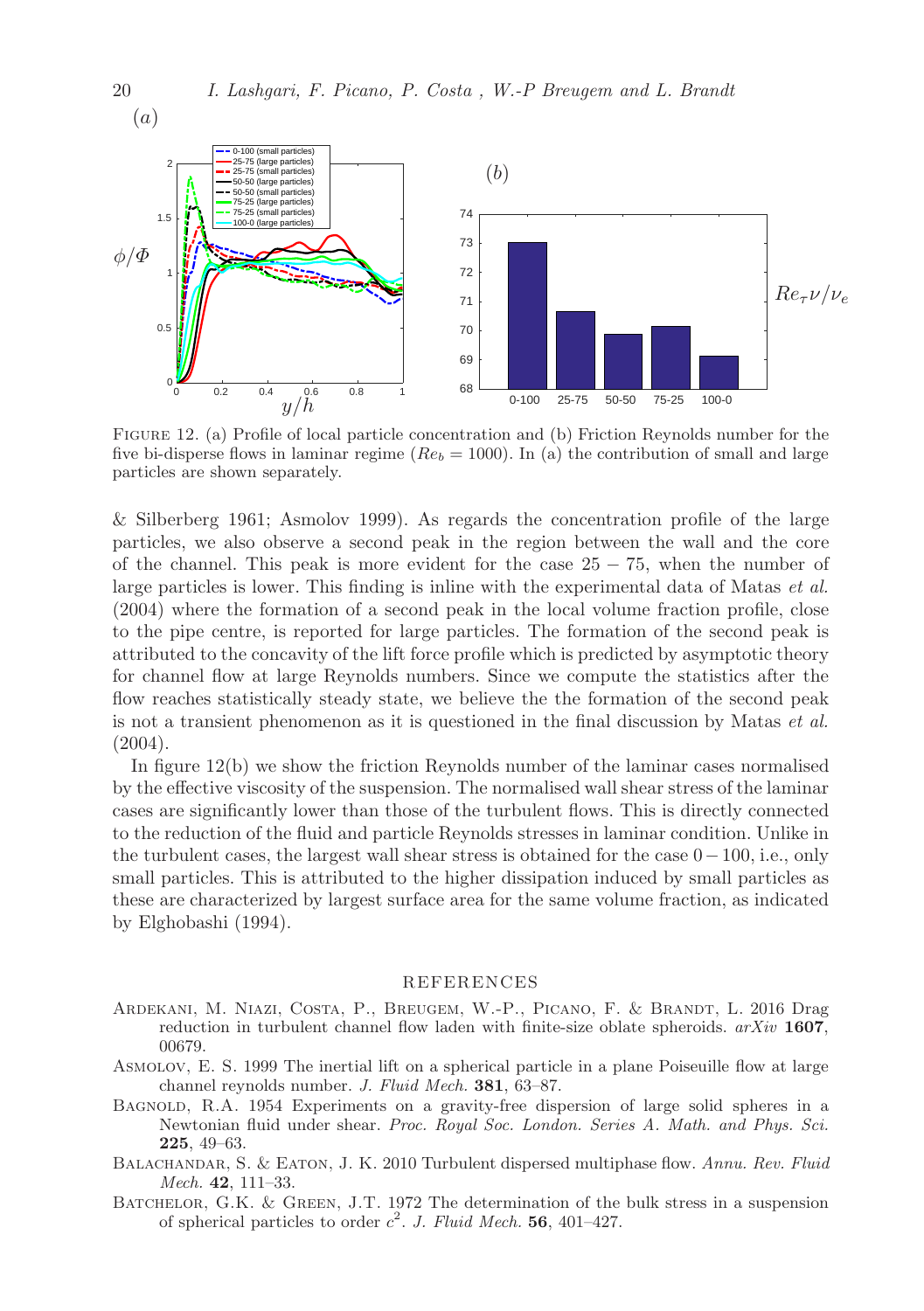- Bellani, G., Byron, M. L., Collignon, A. G., Meyer, C. R. & Variano, E. A. 2012 Shape effects on turbulent modulation by large nearly neutrally buoyant particles. J. Fluid Mech. 712, 41–60.
- BRANDT, L. 2014 The lift-up effect: The linear mechanism behind transition and turbulence in shear flows. European Journal of Mechanics B/Fluids 47, 80-96.
- Breugem, W.-P. 2012 A second-order accurate immersed boundary method for fully resolved simulations of particle-laden flows. Journal of Computational Physics 231, 4469-4498.
- Brown, E. & Jaeger, H.M. 2009 Dynamic jamming point for shear thickening suspensions. Phys. Rev. Lett. **103**, 086001.
- Campbell, C. S. 1990 Rapid granular flows. Annu. Rev. Fluid Mech. 22, 57–92.
- Costa, P., Boersma, B. J., Westerweel, J. & Breugem, W.-P. 2015 Collision model for fully-resolved simulations of flows laden with finite-size particles. Physical Review E 92, 053012.
- COSTA, P., PICANO, F., BRANDT, L. & BREUGEM, W.-P. 2016 Universal scaling laws for dense particle suspensions in turbulent wall-bounded flows.  $arXiv$  1601, 02440.
- DA CUNHA, F.R. & HINCH, E. J. 1996 Shear-induced dispersion in a dilute suspension of rough spheres. J. Fluid Mech. 309, 211–223.
- Eckstein, E. C., Bailey, D. G. & Shapiro, A. H. 1977 Self-diffusion of particles in shear flow of a suspension.  $J$ . Fluid Mech 79, 191-208.
- EINSTEIN, A. 1906 Eine neue bestimmung der moleküldimensionen. Ann. Phys. 19, 230–247.
- Elghobashi, S. 1994 On predicting particle-laden turbulent flows. Appl. Sci. Res. 52, 309–329.
- FORNARI, W., FORMENTI, A., PICANO, F. & BRANDT, L. 2016a The effect of particle density in turbulent channel flow laden with finite size particles in semi-dilute conditions. Phys. Fluids 28, 033301.
- FORNARI, W., PICANO, F. & BRANDT, L. 2016b Sedimentation of finite-size spheres in quiescent and turbulent environments. J. Fluid Mech. 788, 640–669.
- Gualtieri, P., Picano, F., Sardina, G. & Casciola, C. M. 2012 Statistics of particle pair relative velocity in the homogeneous shear flow. Physica D 241, 245–250.
- HADDADI, H. & MORRIS, J. F. 2014 Microstructure and rheology of finite inertia neutrally buoyant suspensions. J. Fluid Mech. 749, 431–459.
- Hampton, R.E., Mammoli, A.A., Graham, A.L., Tetlow, N. & Altobelli, S.A. 1997 Migration of particles undergoing pressure-driven flow in a circular conduit. J. Rheology 41, 621.
- Henningson, D.S. & Kim, J. 1991 On turbulent spots in plane Poiseuille flow. J. Fluid Mech. 228, 183–205.
- Kidanemariam, A. G., Chan-Braun, C., Doychev, T. & Uhlmann, M. 2013 Direct numerical simulation of horizontal open channel flow with finite-size, heavy particles at low solid volume fraction. New Journal of Physics 15, 025031.
- Kulkarni, P.M. & Morris, J.F. 2008 Suspension properties at finite Reynolds number from simulated shear flow. Phys. Fluids 20, 040602.
- LAMBERT, R.A., PICANO, F., BREUGEM, W. P. & BRANDT, L. 2013 Active suspensions in thin films: nutrient uptake and swimmer motion. J. Fluid Mech. **733**, 528–557.
- LASHGARI, I., PICANO, F. & BRANDT, L. 2015 Transition and self-sustained turbulence in dilute suspensions of finite-size particles. Theo. Appl. Mech. Lett. 5, 121–125.
- LASHGARI, I., PICANO, F., BREUGEM, W.-P. & BRANDT, L. 2014 Laminar, turbulent and inertial shear-thickening regimes in channel flow of neutrally buoyant particle suspensions. Phys. Rev. Lett. 113, 254502.
- LASHGARI, I., PICANO, F., BREUGEM, W.-P & BRANDT, L. 2016 Channel flow of rigid sphere suspensions: particle dynamics in the inertial regime. Inter. J. Multi. Flow. **78**,  $12-24$ .
- LOISEL, V., ABBAS, M., MASBERNAT, O. & CLIMENT, E. 2013 The effect of neutrally buoyant finite-size particles on channel flows in the laminar-turbulent transition regime. Phys. Fluids 25, 123304.
- Lucci, F., Ferrante, A. & Elghobashi, S. 2010 Modulation of isotropic turbulence by particles of taylor length-scale size. J. Fluid Mech. 650, 5–55.
- MARCHIORO, M., TANKSLEY, M. & PROSPERETTI, A. 2000 Flow of spatially non-uniform suspensions. Part I: Phenomenology. *Int. J. Multiphase Flow* 26, 783–831.